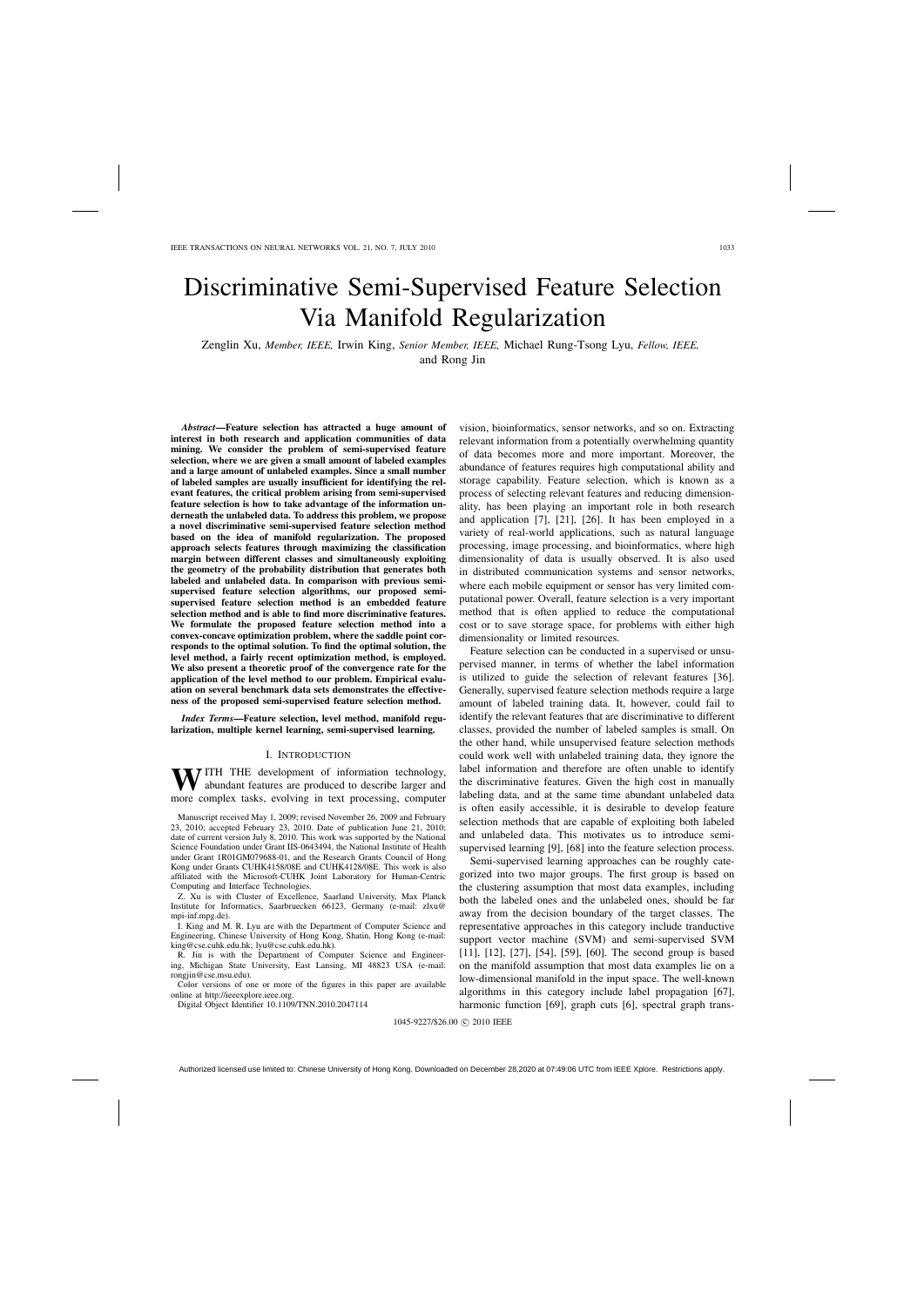ducer [28], and manifold regularization [3]. A comprehensive study of semi-supervised learning techniques can be found in [9], [68]. Among these semi-supervised learning algorithms, the method of semi-supervised SVM with manifold regularization has demonstrated good performance [3], [45]. In this paper, we try to employ the idea of manifold regularization to semi-supervised feature selection.

Semi-supervised feature selection studies how to better identify the relevant features that are discriminative to different classes by effectively exploring the information underlying the huge amount of unlabeled data. In [65], a filter-based semi-supervised feature selection method was proposed, which ranks features via some information measure. As argued in [21], the filter-based feature selection could discard important features that are less informative by themselves but are informative when combined with other features. Moreover, it can also ignore the underlying learning algorithm that is used to train classifiers from labeled data. Therefore, it is hard to find features that are particularly useful to a given learning algorithm.

To avoid these disadvantages, we discuss in detail a novel semi-supervised feature selection method based on the idea of manifold regularization [57]. In the proposed method, an optimal subset of features is identified by maximizing a performance measure that combines classification margin with manifold regularization. Experiments on several benchmark data sets indicate the promising results of the proposed method in comparison with the state-of-the-art approaches for feature selection. We summarize the contributions of this paper in the following.

- 1) We propose a novel discriminative semi-supervised feature method based on the maximum margin principle and the manifold regularization. The feature selection process is embedded with the semi-supervised classifier, which distinguishes itself from the existing filter-based methods for semi-supervised feature selection methods. The maximum margin principle guarantees the discriminative ability of the selected features. We have theoretically shown that the proposed method is equivalent to the optimization over an mixed norm related to  $L_2$  and *L*<sup>0</sup> regularization, which ensures the sparsity of selected features.
- 2) The manifold regularization in the proposed feature selection method assures that the decision function is smooth on the manifold constructed by the selected features of the unlabeled data. This, therefore, better exploits the underlying structural information of the unlabeled data.
- 3) We successfully formulate the presented semisupervised feature selection method into a concaveconvex problem, where the saddle point corresponds to the optimal solution. We then derive an extended level method [34], [56] for semi-supervised feature selection in order to efficiently find the optimal solution of the concave-convex problem. The proof of the convergence rate is also presented in this paper.

The rest of this paper is organized as follows. In Section II, we review the previous paper on feature selection. In Sec-

tion III, we derive the discriminative semi-supervised feature selection model. We then employ the level method to solve the optimization problem for semi-supervised feature selection in Section IV. Section V presents the experimental evaluation of the proposed semi-supervised feature selection method on digit images and text data sets, under both of the transductive setting and the semi-supervised setting, followed by the conclusion in Section VI.

## II. Related Work

Feature selection has been a fundamental research topic in data mining. The goal of feature selection is to choose from the input data a subset of features that maximizes a generalized performance criterion. Thus, it is different from feature extraction [2], [24], [30], [43], [44], [62], which maps the input data into a reduced representation set of features. Comparing with feature extraction, feature selection keeps the same space as the input data and thus has better interpretability for some specific applications. We focus on the review of recent paper for feature selection.

A number of performance criteria have been proposed for feature selection, including mutual information [19], [31], maximum margin [22], [52], kernel alignment [15], [37], graph-spectrum based measures [53], [66], construction errors in neural network [35], [42], worst case probability [4], [61], and so on. Among them, the maximum-margin-based criterion is probably one of the most widely used criteria for feature selection, due to its outstanding performance.

Generally, supervised feature selection algorithms can be classified into three categories: filters, wrappers, and embedded approaches, according to the degrees of the interaction between the feature selection method and the corresponding classification model [7], [21]. Among these feature selection methods, embedded feature selection methods based on the maximum margin principle have attracted a lot of research focus recently. A typical method is SVM-recursive feature elimination [22] where features with the smallest weights were removed iteratively. In [20], [38],  $L_1$ -norm of weights in SVM was suggested to replace  $L_2$ -norm for feature selection when learning an SVM model. Another feature selection model related to  $L_1$ -norm is lasso [50], which selects features by constraining the  $L_1$ -norm of weights. By varying  $L_1$ norm of weights, a unique path of selected features can be obtained. A similar model is least angle regression [18], which can be regarded as unconstrained version of lasso. In addition, several studies [8], [51] explored  $L_0$ -norm when computing the weights of features. In [8], the authors proposed feature selection concave method that uses an approximate  $L_0$ -norm of the weights. It was improved in [37], [51] via an additional regularizer or a different approximation of *L*0 norm. In [58], a non-monotonic feature selection method via direct optimization of feature indicators in the framework of multiple kernel learning can be regarded as a primal-form approximation of  $L_0$ -norm. Compared with supervised feature selection, unsupervised feature selection is more challenging in that there is no categorical information available. Indeed, the goal of unsupervised feature selection is to find a small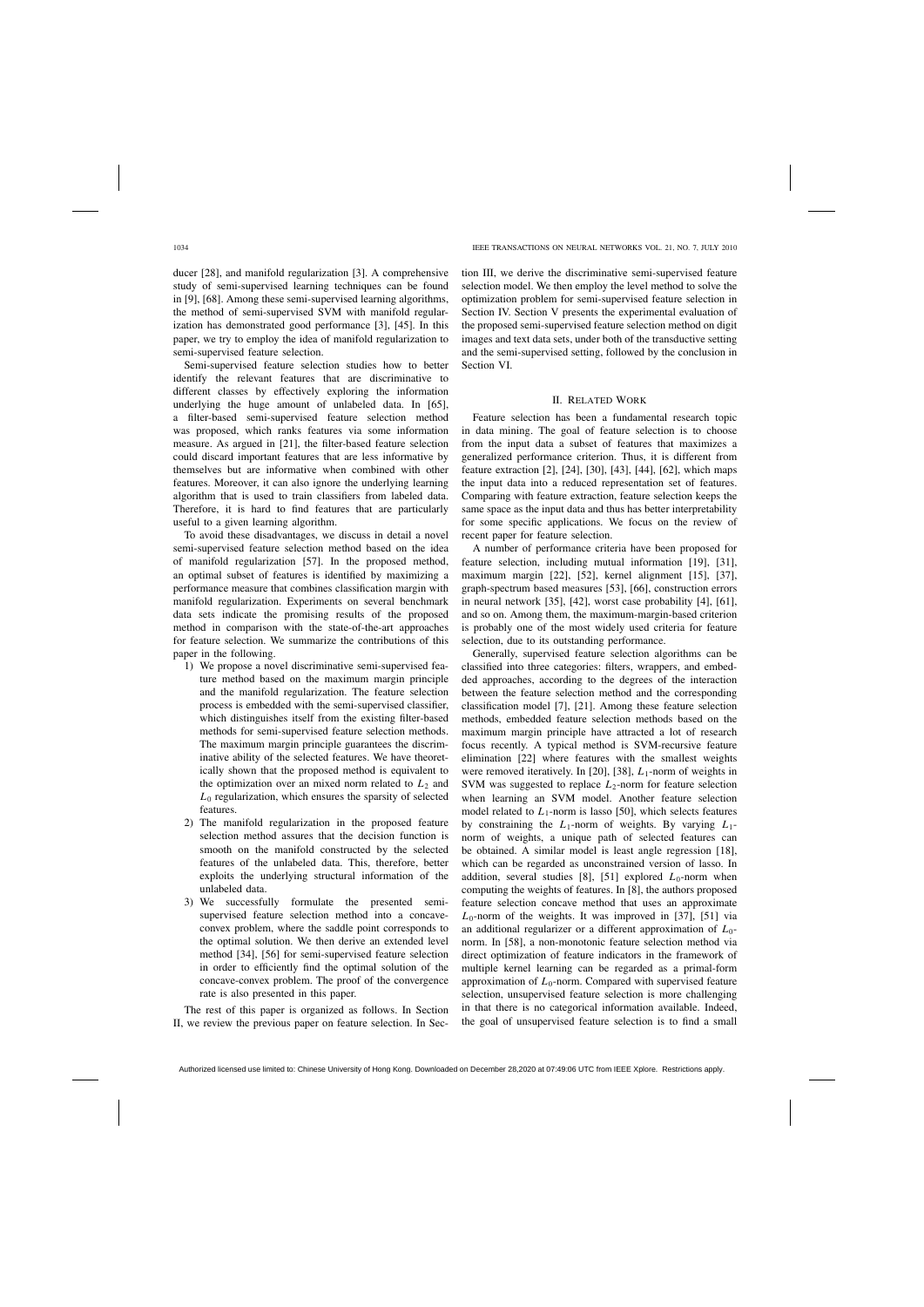feature subset that best keeps the intrinsic clusters from data according to the specified clustering criterion [17], [53].

Extended from supervised feature selection and unsupervised feature selection, semi-supervised feature selection works on both the labeled data and the unlabeled data. In [65], the score obtained by combining the spectral and the mutual information is used to rank features in the semi-supervised setting. However, it suffers from both the weak interaction among features, and the weak interaction between the feature selection heuristics and the corresponding classifier. Some other heuristics, including Fisher score [64], forward search [41], and genetic search [23], suffer from the same problem when applied for feature selection. Instead, our proposed semisupervised feature selection method works in an embedded way: the feature selection process is integrated to the semisupervised classifier by taking advantage of manifold regularization. This, therefore, takes good care of the correlation among features and the integration between the features and the semi-supervised classifiers. Furthermore, the manifold regularization assists our proposed method to select the subset of features that captures the structural information underneath the unlabeled data.

## III. Semi-Supervised Feature Selection Model

In this section, we present the semi-supervised feature selection model that is based on the maximum margin principle and the manifold regularization principle. The former principle guarantees that the selected features have a good discriminative ability, while the latter assures that the decision function is smooth on the manifold constructed from the unlabeled data. Before presenting the semi-supervised feature selection model, we first introduce the notations that will be used throughout this paper.

Let  $X = (x_1, \ldots, x_n) \in \mathbb{R}^{n \times d}$  denote the entire data set, which consists of *n* data points in *d*-dimensional space. The data set includes both the labeled examples and the unlabeled ones. We assume that the first *l* examples within **X** are labeled by **y** = ( $y_1, y_2, ..., y_l$ ), where  $y_i$  ∈ {−1, +1} represents the binary class label assigned to  $x_i$ . For convenience, we also denote the collection of labeled examples by  $X_{\ell} = (x_1, \ldots, x_{\ell}),$ and the unlabeled examples by  $X_u$ , such that  $X = (X_\ell, X_u)$ .

The goal of semi-supervised feature selection is to find a set of *m* relevant features by using both the labeled examples and the unlabeled ones. It is important to note that determining the number of selected features is a model selection problem, which is beyond the scope of this paper. Following [48], we assume that the number of selected features, i.e., *m*, has been decided by an external oracle. It should also be noted that the number of required features usually is dependent on the objective of the task, and there is no single number of features that are optimal for all tasks.

## *A. Semi-Supervised SVM Based on Manifold Regularization*

Following the framework of manifold regularization [3], a semi-supervised SVM can be obtained by penalizing a regularization term defined as

$$
\|\mathbf{f}\|_{I}^{2} = \sum_{i=1}^{n} \sum_{j=1}^{n} (f(\mathbf{x}_{i}) - f(\mathbf{x}_{j}))^{2} W_{ij} = \mathbf{f}^{\top} \mathcal{L} \mathbf{f}
$$

where  $W_{ij}$  are the edge weights defined on a pair of nodes  $(\mathbf{x}_i, \mathbf{x}_j)$  of the adjacency graph.  $\mathbf{f} = [f(\mathbf{x}_1), \dots, f(\mathbf{x}_n)]$  denotes the decision function values over all data examples. The graph Laplacian  $\mathcal{L}$  is defined as  $\mathcal{L} = \mathbf{D} - \mathbf{W}$ , where  $\mathbf{D}$  is a diagonal matrix and  $D_{ii} = \sum_{j=1}^{n} W_{ij}$ . According to [3],  $\|\mathbf{f}\|_{I}^{2}$  indeed reflects the smoothness of the decision function with respect to the marginal distribution of **X**.

Considering a linear SVM where the decision function can be represented as  $f(\mathbf{x}_i) = \mathbf{w}^\top \mathbf{x}_i - b$ , the manifold regularization term  $\|\mathbf{f}\|_{I}^{2}$  is equal to  $\mathbf{w}^{\top}\mathbf{X}^{\top}\mathcal{L}\mathbf{X}\mathbf{w}$ . Note that the bias term *b* has no effect on calculating the regularization term. Then, the semi-supervised SVM can be represented as follows:

$$
\min_{\mathbf{w}, b, \xi} \quad \frac{1}{2} \|\mathbf{w}\|_{2}^{2} + C \sum_{i=1}^{l} \xi_{i} + \frac{\rho}{2} \mathbf{w}^{\top} \mathbf{X}^{\top} \mathcal{L} \mathbf{X} \mathbf{w} \tag{1}
$$
\ns.t. 
$$
y_{i}(\mathbf{w}^{\top} \mathbf{x}_{i} - b) \ge 1 - \xi_{i} \quad i = 1, ..., l
$$
\n
$$
\xi_{i} \ge 0 \quad i = 1, ..., l
$$

where  $\tau$  denotes the margin error and  $\rho$  is a tradeoff parameter between the two regularization terms of **w** satisfying  $\rho > 0$ .

In order to efficiently solve the optimization problem (1), we calculate its dual. We, therefore, introduce the following lemma.

*Lemma 1:* The dual problem of (1) can be written as

$$
\max_{\alpha} \quad \alpha^{\top} \mathbf{e} - \frac{1}{2} (\alpha \circ \mathbf{y})^{\top} \mathbf{X}_{\ell} (\mathbf{I} + \rho \mathbf{X}^{\top} \mathcal{L} \mathbf{X})^{-1} \mathbf{X}_{\ell}^{\top} (\alpha \circ \mathbf{y})
$$
  
s.t. 
$$
\alpha^{\top} \mathbf{y} = 0
$$

$$
0 \le \alpha \le C
$$

where  $\alpha \in \mathbb{R}^n$  is the dual variable,  $I \in \mathbb{R}^{n \times n}$  is the identity matrix, and  $\circ$  is an operator of the element-wise product.

Lemma 1 can be easily verified using the Lagrange theory.

# *B. Semi-Supervised Feature Selection Model Based on Manifold Regularization*

In the following, we will show how to derive the model of semi-supervised feature selection via manifold regularization.

First, we introduce the indicator variable  $\bf{p}$ , where  $\bf{p}$  =  $(p_1, \ldots, p_d)$ <sup>T</sup> and  $p_i \in \{0, 1\}$ ,  $i = 1, \ldots, d$ , to represent which features are selected. We further introduce a diagonal matrix  $D(\mathbf{p}) = diag(p_1, \ldots, p_d)$ . Then the input data are now represented as **X**D(**p**). In order to indicate that *m* features are selected, we will have  $\mathbf{p}^{\top} \mathbf{e} = m$ . We then have Proposition 1 to describe the optimization problem with respect to the feature indicator and the decision function.

*Proposition 1:* The optimal feature subset for the optimization problem in (1) can be obtained by solving the following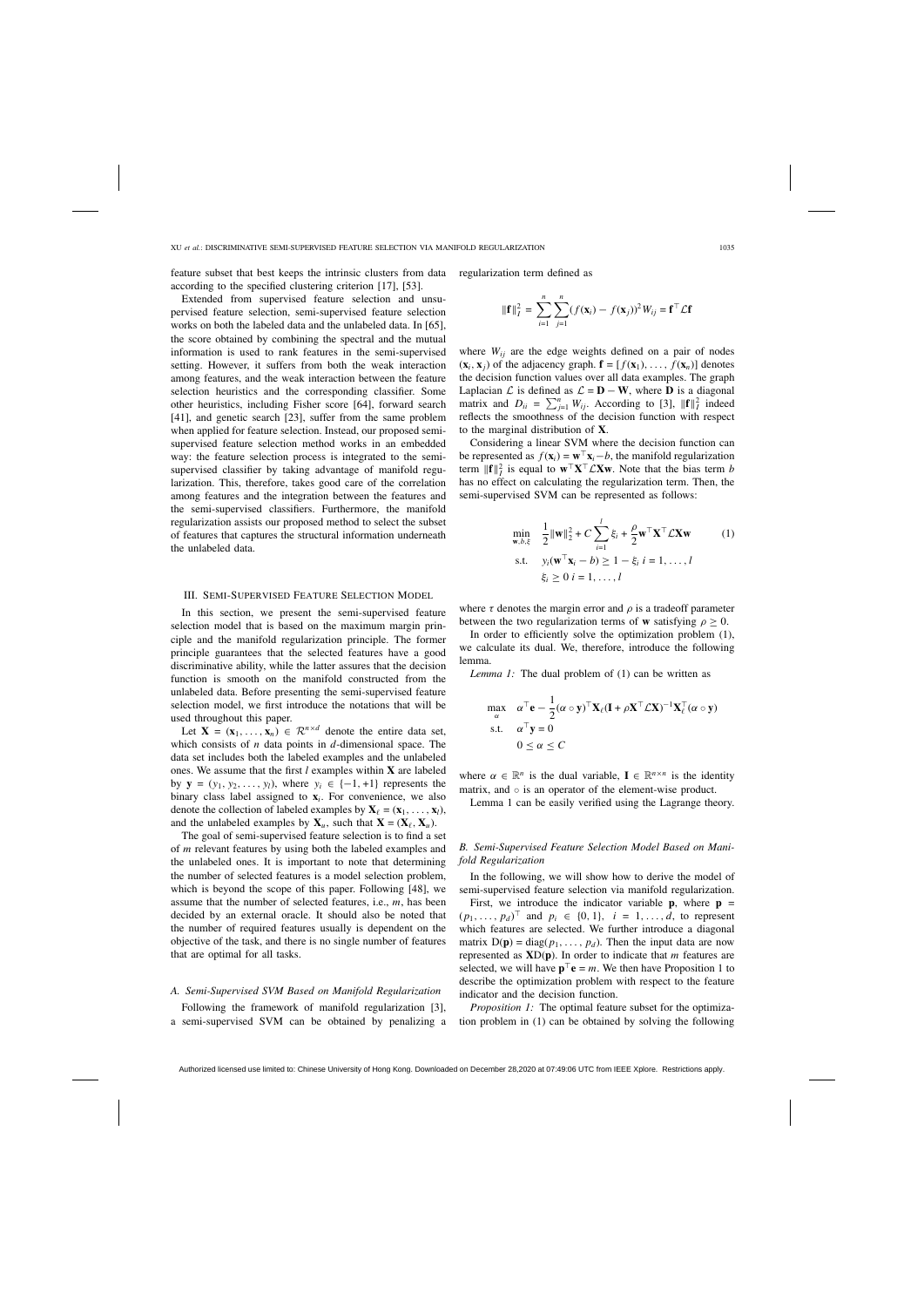combinatorial problem:

$$
\min_{\mathbf{w}, b, \xi, \mathbf{p} \in \{0, 1\}^d} \frac{1}{2} \|\mathbf{w}\|_2^2 + C \sum_{i=1}^l \xi_i
$$
\n
$$
+ \frac{\rho}{2} \mathbf{w}^\top \mathbf{D}(\mathbf{p}) \mathbf{X}^\top \mathcal{L} \mathbf{X} \mathbf{D}(\mathbf{p}) \mathbf{w} \qquad (2)
$$
\n
$$
\text{s.t.} \qquad y_i(\mathbf{w}^\top \mathbf{D}(\mathbf{p}) \mathbf{x}_i - b) \ge 1 - \xi_i \quad i = 1, \dots, l
$$
\n
$$
\xi_i \ge 0 \quad i = 1, \dots, l
$$
\n
$$
\mathbf{p}^\top \mathbf{e} = m.
$$

To simplify the presentation, we introduce a matrix **Z** as follows:

$$
\mathbf{Z} = \mathbf{X}^{\top} \mathcal{L} \mathbf{X}.
$$
 (3)

For the convenience of discussion, we assume matrix **Z** is nonsingular, although the derivation that follows can be easily extended to the singular case by simply replacing matrix inverse with matrix pseudo inverse.

The following proposition reveals that the feature selection approach stated in (2) is equivalent to a mixture of  $L_2$  and  $L_0$ regularization. This, therefore, guarantees the sparsity of the obtained solution.

*Proposition 2:* The problem in (2) is equivalent to a mixture of  $L_2$  and  $L_0$  regularization, that is

$$
\min_{\mathbf{w}, b, \xi} \quad \frac{1}{2} \|\mathbf{w}\|_{2}^{2} + C \sum_{i=1}^{l} \xi_{i} + \frac{\rho}{2} \mathbf{w}^{\top} \mathbf{Z} \mathbf{w}
$$
\n
$$
\text{s.t.} \quad y_{i}(\mathbf{w}^{\top} \mathbf{x}_{i} - b) \ge 1 - \xi_{i} \quad i = 1, \dots, l
$$
\n
$$
\xi_{i} \ge 0 \quad i = 1, \dots, l
$$
\n
$$
\|\mathbf{w}\|_{0} = m.
$$
\n(4)

The equivalence between (2) and (4) can be easily verified by redefining **w** as **w**D(**p**) and replacing constraint  $\mathbf{p}^{\top}e = m$  with constraint  $\|\mathbf{w}\|_0 = m$ .

The theorem below shows that (2) can be reformulated into a min-max optimization, which is the key for speeding up the computation.

*Theorem 1:* The problem in (2) is equivalent to the following min-max optimization problem:

$$
\min_{\mathbf{p}\in\tilde{P}}\max_{\alpha\in\mathcal{Q}}\phi(\mathbf{p},\alpha) \tag{5}
$$

where

$$
\tilde{P} = \{ \mathbf{p} \in \{0, 1\}^d | \mathbf{p}^\top \mathbf{e} = m \}
$$

$$
\mathcal{Q} = \{ \alpha \in [0, C]^l | \alpha^\top \mathbf{y} = 0 \}
$$

and  $\phi(\mathbf{p}, \alpha)$  is defined as

$$
\phi(\mathbf{p}, \alpha) = \alpha^{\top} \mathbf{e} - \frac{1}{2\rho} (\alpha \circ \mathbf{y})^{\top} \mathbf{X}_{\ell}
$$

$$
\left( \mathbf{Z}^{-1} - \left[ \mathbf{Z} + \rho \mathbf{Z} \mathbf{D}(\mathbf{p}) \mathbf{Z} \right]^{-1} \right) \mathbf{X}_{\ell} \top (\alpha \circ \mathbf{y}).
$$

When  $\rho$  is very small (i.e.,  $\rho \ll 1$ ),  $\phi(\mathbf{p}, \alpha)$  is approximated as

$$
\phi(\mathbf{p}, \alpha) = \alpha^{\top} \mathbf{e} - \frac{1}{2} (\alpha \circ \mathbf{y})^{\top} \mathbf{X}_{\ell} \mathbf{D}(\mathbf{p}) \mathbf{X}_{\ell}^{\top} (\alpha \circ \mathbf{y}).
$$

The proof of this theorem can be found in Appendix A. As indicated by the above theorem, when  $\rho$  is small, the manifold regularization term can essentially be ignored.

One of the major challenges in solving the optimization problem in (2), or the equivalence in (5), arises from the constraint that  $\{p_i\}_{i=1}^d$  have to be binary variables. To avoid the combinatorial nature of the problem, we relax the binary variable  $p_i \in \{0, 1\}$  to a continuous one, i.e.,  $p_i \in [0, 1]$ , and convert the discrete optimization problem in (5) into the following continuous optimization problem:

$$
\min_{\mathbf{p}\in\mathcal{P}}\max_{\alpha\in\mathcal{Q}}\ \phi(\mathbf{p},\alpha)\tag{6}
$$

where the domain **p** is modified as

$$
\mathcal{P} = \{ \mathbf{p} \in [0, 1]^d | \mathbf{p}^\top \mathbf{e} = m \}.
$$

*Theorem 2:* The problem in (6) is indeed a convex-concave optimization problem, and therefore its optimal solution is the saddle point of  $\phi(\mathbf{p}, \alpha)$ .

The proof can be found in Appendix B. As indicated by the above theorem, the problem in (6) is essentially a convex problem and therefore its global optimal solution can be found via standard techniques.

Although (6) is a convex-concave optimization problem with a guarantee to find the global optimal solution, solving it efficiently is very challenging. To reduce the computational complexity, in the following proposition, we consider a variant of the min-max optimization problem for (6).

*Proposition 3:* Equation (6) is equivalent to the following min-max optimization problem:

$$
\min_{\mathbf{p}\in\mathcal{P}}\max_{\alpha\in\mathcal{Q}}h(\mathbf{p},\alpha) \tag{7}
$$

where

$$
h(\mathbf{p}, \alpha) = \alpha^{\top} \mathbf{e} - \frac{1}{2} (\alpha \circ \mathbf{y})^{\top} \mathbf{X}_{\ell} \Gamma \mathbf{X}_{\ell}^{\top} (\alpha \circ \mathbf{y})
$$
(8)

and  $\Gamma$  is defined as

$$
\Gamma = D(\mathbf{p}) \left( \mathbf{I} + \rho D(\mathbf{p}) \mathbf{Z} D(\mathbf{p}) \right)^{-1} D(\mathbf{p}).
$$
 (9)

The proof of Proposition 3 is similar to the proof of Theorem 1.

As the above optimization problem is hard to optimize due to the existence of the inverse, we then proceed to simplify  $\Gamma$ in  $h(\mathbf{p}, \alpha)$ .

The following proposition provides a simple upper bound for  $\Gamma$ .

*Proposition 4:* We introduce the matrix **A** as

$$
\mathbf{A} = (1 - \tau)^2 \mathbf{D}(\mathbf{p}) + \frac{\tau^2}{\rho} \mathbf{Z}^{-1}
$$
 (10)

where  $\tau$  is a trade-off parameter. We have  $A \geq \Gamma$  for any *τ* ∈ [0*,* 1].

The proof can be found in Appendix C. It is important to point out that the solution of **A** formulated in (29) is only one of the possible solutions to bound  $\Gamma$ . Finding the optimal  $\bf{A}$  is also a challenging problem. However, given **p**, one can search for an optimal value of  $\tau$  to make the bound much tighter. As our final goal is to derive an approximated convex optimization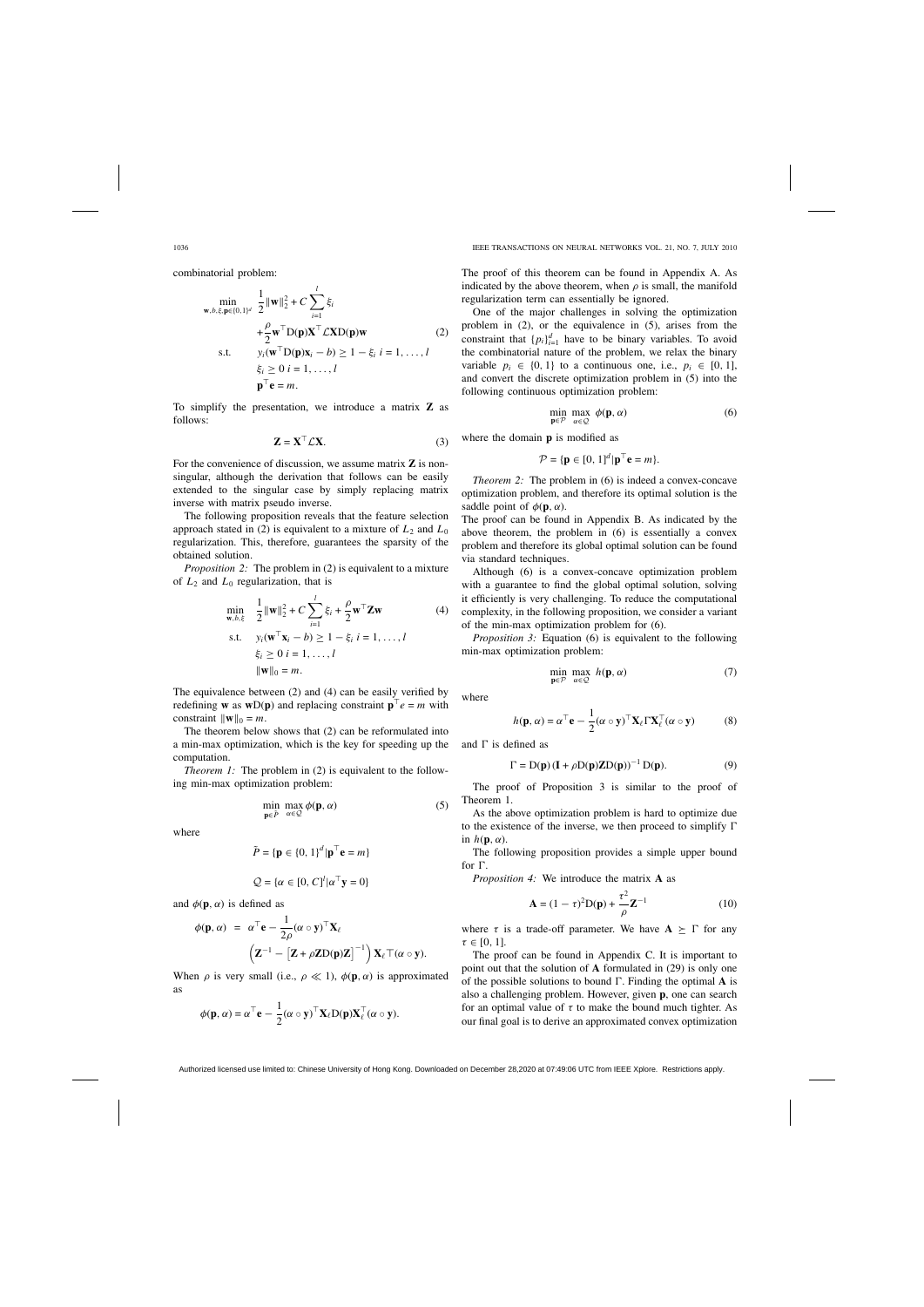problem and the solution in (29) satisfies our goal, we will not go deeper to examine the optimality of **A**.

Using the result in Proposition 4, we replace  $\Gamma$  with A, which results in the following optimization problem:

$$
\min_{\mathbf{p}} \max_{\alpha, \tau} \quad \alpha^{\top} \mathbf{e} - \frac{1}{2} (\alpha \circ \mathbf{y})^{\top} \mathbf{X}_{\ell} \mathbf{A} \mathbf{X}_{\ell}^{\top} (\alpha \circ \mathbf{y}) \qquad (11)
$$
\n
$$
\text{s.t.} \quad \alpha^{\top} \mathbf{y} = 0, 0 \le \alpha \le C
$$
\n
$$
0 \le \mathbf{p} \le 1 \quad \mathbf{p}^{\top} \mathbf{e} = m
$$
\n
$$
0 \le \tau \le 1.
$$

Because **A** is linear in **p**, (11) is substantially simpler to solve than (7). In addition, since  $\mathbf{A} \succeq \Gamma$ ,  $(\alpha \circ \mathbf{y})^{\top} \mathbf{X}_{\ell} \mathbf{A} \mathbf{X}_{\ell}^{\top} (\alpha \circ \mathbf{y}) \geq$  $(\alpha \circ \mathbf{y})^{\top} \mathbf{X}_{\ell} \Gamma \mathbf{X}_{\ell}^{\top} (\alpha \circ \mathbf{y})$  can be obtained. Therefore, for a given  $\tau$ , the optimization problem in (11) defines a lower bound to the maximization problem in (7). However, it is desirable to bound the gap between the optimal solution and the approximated solution. We leave this for a future paper.

It is interesting to examine (11) with a fixed *τ*. When *τ* = 0, the problem in (11) is reduced to a supervised feature selection algorithm. When  $\tau = 1$ , (11) leads to a semi-supervised classification approach utilizing all features. Now we can use (11) to approximate (7).

## *C. Optimization Method*

Before introducing an optimization method to solve the optimization problem, we first discuss the relationship between the model of semi-supervised feature selection and multiple kernel learning [1], [33], [49], [56]. Note that for a linear kernel, the kernel matrix **K** can be written as

$$
\mathbf{K} = \mathbf{X}_{\ell} \mathbf{X}_{\ell}^{\top} = \sum_{i=1}^{d} \mathbf{v}_{i} \mathbf{v}_{i}^{\top} = \sum_{i=1}^{d} \mathbf{K}_{i}
$$

where  $\mathbf{v}_i$  is the *i*th feature of  $\mathbf{X}_{\ell}$ . The term  $\mathbf{K}_i = \mathbf{v}_i \mathbf{v}_i^{\top}$  can then be regarded as a base kernel which is calculated on a single feature. Therefore, the term  $(1 - \tau)^2 \mathbf{X}_{\ell} \mathbf{D}(\mathbf{p}) \mathbf{X}_{\ell}^{\top}$  can be written as  $(1 - \tau)^2 \sum_{i=1}^d p_i \mathbf{K}_i$ . We further define  $\mathbf{H} = \mathbf{X}_\ell (\mathbf{X}^\top \mathcal{L} \mathbf{X})^{-1} \mathbf{X}_\ell^\top$ which can be seen as a kernel matrix defined on the entire data set. The overall optimization problem can be formulated, by switching **p** and *τ*,  $\max_{0 \le \tau \le 1} \psi(\tau)$ , where  $\psi(\tau)$  is defined as

$$
\min_{\mathbf{p}} \max_{\alpha} \quad \alpha^{\top} \mathbf{e} - \frac{1}{2} (\alpha \circ \mathbf{y})^{\top} \mathbf{M} (\alpha \circ \mathbf{y}) \qquad (12)
$$
\n
$$
\text{s.t.} \quad \alpha^{\top} \mathbf{y} = 0, \ 0 \le \alpha \le C
$$
\n
$$
\mathbf{p}^{\top} \mathbf{e} = m
$$
\n
$$
0 \le p_i \le 1, \ i = 1, \dots, d
$$

where

$$
\mathbf{M} = (1 - \tau)^2 \sum_{i=1}^{d} p_i \mathbf{K}_i + \frac{\tau^2}{\rho} \mathbf{H}.
$$
 (13)

Therefore, the optimization problem in (12) is related to a kernel learning problem. According to [33], the dual problem **Algorithm 1** A procedure to solve the concave-convex problem

- 1: Initialize  $\mathbf{p}^0 = \frac{m}{d}\mathbf{e}$  and  $i = 0$
- 2: **repeat**
- 3: Solve the dual of SVM with kernel  $M = (1 \tau$ <sup>2</sup>  $\sum_{i=1}^{d} p_i$ **K**<sub>*i*</sub> +  $\frac{\tau^2}{\rho}$ **H** and obtain optimal solution  $\alpha^i$
- 4: Solve the minimization problem related to **p** to obtain **p***i*
- 5: Update  $i = i + 1$  and calculate stopping criterion  $\Delta^i$ 6: **until**  $\Delta^i \leq \varepsilon$

of  $\psi(\tau)$  can be formulated as a minimization problem, that is

$$
\min_{\mathbf{p},t,\nu,\delta,\theta} \quad t + 2C\delta^{\top}\mathbf{e}
$$
\ns.t. 
$$
\begin{pmatrix}\n\mathbf{M} \circ \mathbf{y}\mathbf{y}^{\top} & \mathbf{e} + \nu - \delta + \theta \mathbf{y} \\
(\mathbf{e} + \nu - \delta + \theta \mathbf{y})^{\top} & t\n\end{pmatrix} \succeq 0
$$
\n
$$
\nu \ge 0 \delta \ge 0, \quad \theta \ge 0
$$
\n
$$
\mathbf{p}^{\top}\mathbf{e} = m, 0 \le \mathbf{p} \le 1.
$$

For a given  $\tau$ , the above optimization problem is indeed a semi-definite programming (SDP) problem.

However, the SDP problem involves high computational and storage complexity. Hence, it is hard to be applied in large scale feature selection problems. Instead, we seek to employ efficient optimization techniques to solve the optimization problem in (12). Indeed, (12) can be regarded as a concaveconvex problem, since (12) is concave in  $\alpha$  and convex in **p**. The saddle point of (12) corresponds to the optimal solution. According to the literatures of multiple kernel learning and convex optimization, we can formulate an alternating procedure to solve the concave-convex problem: in each step, the solution of  $\alpha$  and that of **p** are alternatively optimized. More specifically, the procedure can be described in Algorithm 1.

In Algorithm 1,  $\Delta^i$  denotes the terminating condition, an example of which is the duality gap. Step 3 deals with the optimization problem related to SVM, where a number of efficient optimization packages could be employed. Step 4 minimizes the problem over **p**. As the optimization problem (12) is a linear function of **p**, a smooth optimization technique is needed in order to guarantee the fast convergence of the concave-convex procedure. In this sense, Step 4 plays a very important role for the overall optimization. Efficient methods to solve this step include the cutting plane method [49], the subgradient descent method [40], and the level method [56]. Among them, the level method has shown its significant improvements over the other two methods on the convergence speed [56]. Although some simplification methods of SDP could lead to a quadratic programming (QP) problem [13], they may not apply to our case, due to the constraints on **p**. In the following, we discuss how to derive an extended level method to solve the concave-convex optimization problem related to semi-supervised feature selection.

# IV. Level Method for Semi-Supervised Feature **SELECTION**

The level method [34] is from the family of bundle methods, which has recently been employed to efficiently solve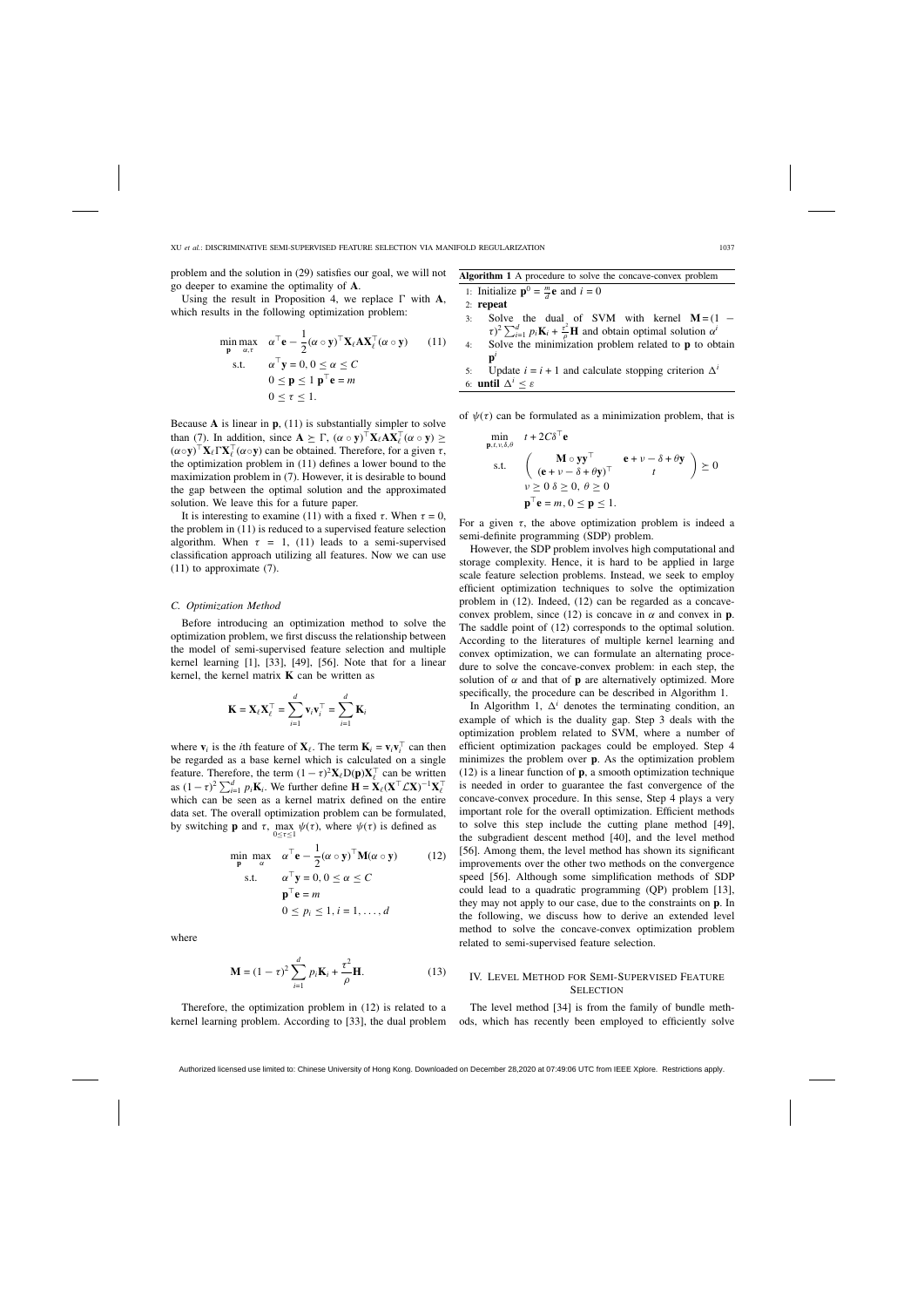regularized risk minimization problems [47] and multiple kernel learning problems [56]. In this paper, we extend the level method to solve the semi-supervised feature selection problem.

# *A. Introduction to Level Method*

The level method is an iterative approach designed for optimizing a non-smooth objective function. Let  $f(x)$  denote the convex objective function to be minimized over a convex domain *G*.

In the *i*th iteration, the level method first constructs a lower bound for  $f(x)$  by a cutting plane model, denoted by  $g^{i}(x)$ . The optimal solution, denoted by  $\hat{x}^i$ , that minimizes the cutting plane model  $g^{i}(x)$  is then computed. An upper bound  $\overline{f}^{i}$  and a lower bound  $f_i$  are computed for the optimal value of the target optimization problem based on  $\hat{x}^i$ .

Next, a level set for the cutting plane model  $g^{i}(x)$  is constructed, denoted by

$$
\mathcal{L}^i = \{x \in G : g^i(x) \le \text{level}^i\}
$$
  
level<sup>i</sup> =  $\lambda \overline{f}^i + (1 - \lambda)f^i$ 

where  $\lambda \in (0, 1)$  is a tradeoff constant.

Finally, a new solution  $x^{i+1}$  is computed by projecting  $x^i$ onto the level set  $\mathcal{L}^i$ . It is important to note that the projection step, serving a similar purpose to the regularization term in subgradient descent methods, prevents the new solution  $x^{i+1}$ from being too far away from the old one *x<sup>i</sup>* .

To demonstrate this point, consider a simple example

$$
\min_{x} \{ f(x) = [x]^2 : x \in [-4, 4] \}.
$$

Assume  $x^0 = -3$  is the initial solution. The cutting plane model at  $x^0$  is

$$
g^0(x) = h^0(x) = 9 - 6(x + 3).
$$

The optimal solution minimizing  $g^0(x)$  is  $\hat{x}^1 = 4$ . If we directly take  $\hat{x}^1$  as the new solution, as the cutting plane method does, we will find that it is significantly worse than  $x^0$  in terms of  $[x]^2$ . The level method alleviates this problem by projecting  $x^0 = -3$  to the level set

$$
\mathcal{L}^0 = \{x : g^0(x) \le 0.9[x^0]^2 + 0.1g^0(\hat{x}^1), -4 \le x \le 4\}
$$

where  $\lambda = 0.9$ . It is easy to verify that the projection of  $x^0$ to  $\mathcal{L}^0$  is  $x^1 = -2.3$ , which significantly reduces the objective function  $f(x)$  compared with  $x^0$ . This is illustrated in Fig. 1.  $\nabla$ denotes the lower bound value in one iteration and  $\Box$  denotes the projected solution.

#### *B. Level Method for Semi-Supervised Feature Selection*

We now derive an extended level method for the concaveconvex optimization problem (12) that is related to semisupervised feature selection. To facilitate the description, we denote the objective function of (12) as follows:

$$
\varphi(\mathbf{p}, \alpha) = \alpha^{\top} \mathbf{e} - \frac{1}{2} (\alpha \circ \mathbf{y})^{\top} \mathbf{M} (\alpha \circ \mathbf{y}). \tag{14}
$$



Fig. 1. Illustration of the Level method. We aim to minimize  $f(x)$  over [ $-4,4$ ]. With the help of the affine lower bound function  $g_i(x)$ , we are able to gradually approximate the optimal solution.

The optimization problems related to **p** and  $\alpha$  are defined as follows:

$$
\varphi_{\alpha}(\mathbf{p}) = \max_{\alpha \in \mathcal{Q}} \varphi(\mathbf{p}, \alpha) \tag{15}
$$

$$
\varphi_{\mathbf{p}}(\alpha) = \min_{\mathbf{p} \in \mathcal{P}} \varphi(\mathbf{p}, \alpha). \tag{16}
$$

Since  $\varphi$ (**p***, α*) is convex in **p** and concave in *α*, according to the van Neuman lemma, for any optimal solution  $(\mathbf{p}^*, \alpha^*)$ , we have

$$
\varphi(\mathbf{p}, \alpha^*) = \varphi_{\alpha}(\mathbf{p})
$$
  
\n
$$
\geq \varphi(\mathbf{p}^*, \alpha^*) \geq \varphi(\mathbf{p}^*, \alpha) = \varphi_{\mathbf{p}}(\alpha).
$$

This observation suggests that one can iteratively update both the lower and the upper bounds for  $\varphi(\mathbf{p}, \alpha)$  in order to find the saddle point.

To obtain the bounds, we first construct the cutting plane model. Let  ${\{\bf p}^j\}_{j=1}^i$  denote the solutions for **p** obtained in the last *i* iterations. Let  $\alpha^{j} = \argmax_{\alpha \in \mathcal{Q}} \varphi_{\mathbf{p}^{j}}(\alpha)$  denote the optimal solution that maximizes  $\varphi(\mathbf{p}^j, \alpha)$ . We calculate the gradient of  $\varphi(\mathbf{p}, \alpha)$  over **p** as follows:

$$
[\nabla_{\mathbf{p}} \varphi(\mathbf{p}, \alpha)]_i = -\frac{1}{2} (\alpha \circ \mathbf{y})^\top \mathbf{K}_i (\alpha \circ \mathbf{y}) \ i = 1, \dots, m.
$$

We then construct a cutting plane model  $g^{i}(\mathbf{p})$ 

$$
g^{i}(\mathbf{p}) = \max_{1 \leq j \leq i} \varphi(\mathbf{p}^{j}, \alpha^{j}) + (\mathbf{p} - \mathbf{p}^{j})^{\top} \nabla_{\mathbf{p}}(\mathbf{p}^{j}, \alpha^{j}).
$$

As  $\varphi(\mathbf{p}, \alpha)$  is linear in **p**,  $g^{i}(\mathbf{p})$  can be simplified as follows:

$$
g^{i}(\mathbf{p}) = \max_{1 \le j \le i} \varphi(\mathbf{p}, \alpha^{j}).
$$
 (17)

*Remark:* It is important to note that the cutting plane model in (17) utilizes the historical information of previous steps. As indicated in the illustration, the historical information is helpful to locate the solution. Using only the gradient information of the current iteration may introduce large oscillations. Due to the non-smoothness of the space  $P$ , the historical information can help to improve the stability of solutions.

We derive the following proposition for the cutting plane model.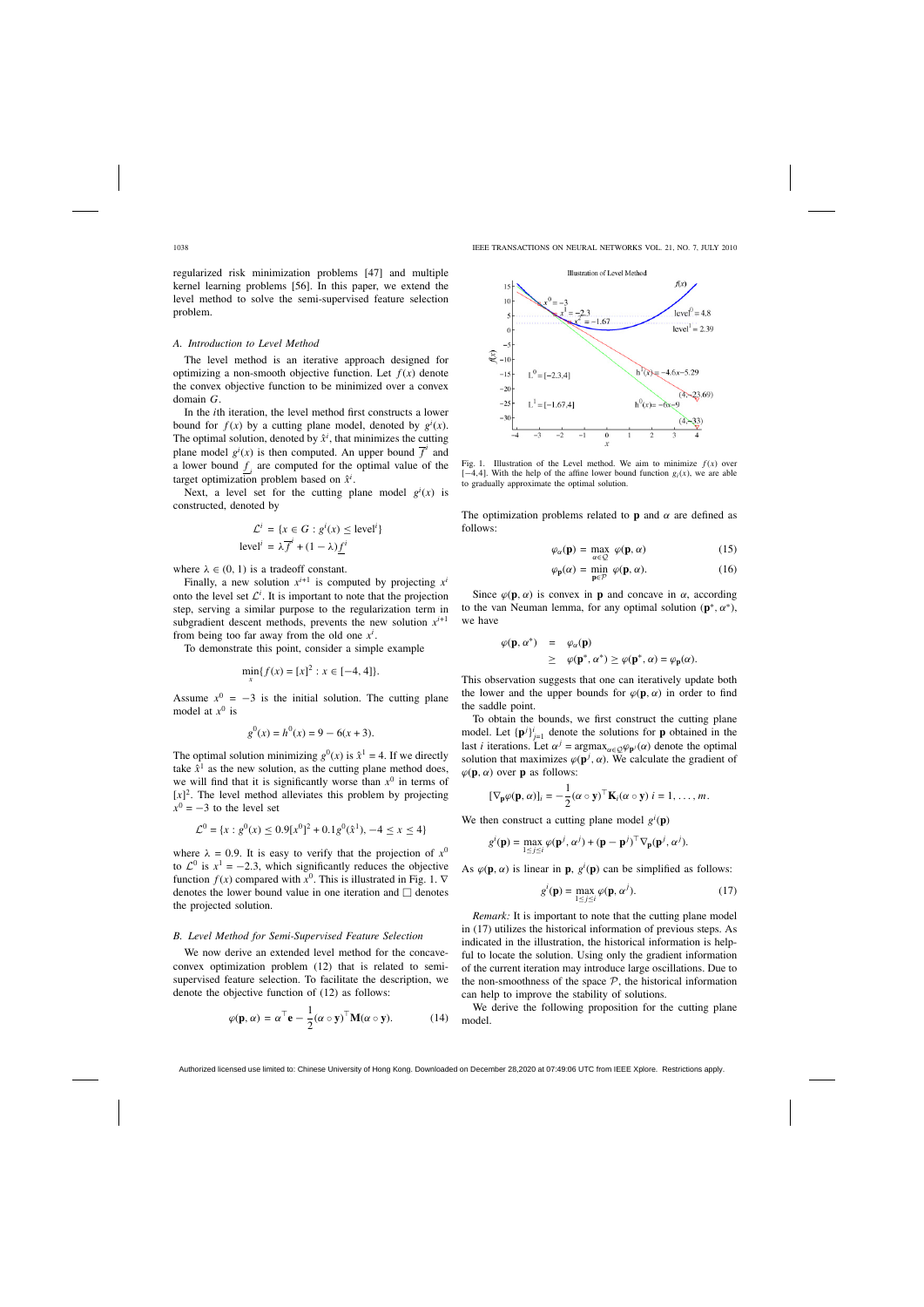*Proposition 5:* For any  $p \in \mathcal{P}$ , we have

$$
g^{i+1}(\mathbf{p}) \geq g^i(\mathbf{p}), \tag{18}
$$

$$
g^{i}(\mathbf{p}) \leq \varphi_{\alpha}(\mathbf{p}). \tag{19}
$$

Proposition 5 shows that the cutting plane model in (17) indeed defines a more and more accurate lower bound for the optimal value of *φ*(**p***, α*) as the optimization progresses.

Then we can construct the lower and the upper bounds for the optimal value  $\varphi(\mathbf{p}^*, \alpha^*)$ . We define two quantities  $\varphi^i$  and  $\overline{\varphi}^i$  as follows:

$$
\underline{\varphi}^i = \min_{\mathbf{p} \in \mathcal{P}} g^i(\mathbf{p})
$$
 (20)

$$
\overline{\varphi}^i = \min_{1 \le j \le i} \varphi(\mathbf{p}^j, \alpha^j). \tag{21}
$$

The following theorem shows that  $\{\varphi^j\}_{j=1}^i$  and  $\{\overline{\varphi}^j\}_{j=1}^i$  provide a series of increasingly tight bounds for  $\varphi(\mathbf{p}^*, \alpha^*)$ .

*Theorem 3:* We obtain the following properties for  ${\phi^{j}}_{j=1}^{i}$ and  ${\overline{\varphi}}^j \}_{j=1}^i$ :

$$
\underline{\varphi}^i \le \varphi(\mathbf{p}^* \alpha^*) \le \overline{\varphi}^i \tag{22}
$$

$$
\overline{\varphi}^1 \ge \overline{\varphi}^2 \ge \ldots \ge \overline{\varphi}^i \tag{23}
$$

$$
\underline{\varphi}^1 \le \underline{\varphi}^2 \le \dots \le \underline{\varphi}^i. \tag{24}
$$

*Proof:* First, since  $g^{i}(\mathbf{p}) \leq \max_{\alpha \in \mathcal{Q}} \varphi(\mathbf{p}, \alpha)$  for any  $\mathbf{p} \in \mathcal{P}$ , we have

$$
\underline{\varphi}^i = \min_{\mathbf{p} \in \mathcal{P}} g^i(\mathbf{p}) \le \min_{\mathbf{p} \in \mathcal{P}} \max_{\alpha \in \mathcal{Q}} \varphi(\mathbf{p}, \alpha).
$$

Second, since  $\varphi(\mathbf{p}^j, \alpha^j) = \max_{\alpha \in \mathcal{Q}} \varphi(\mathbf{p}^j, \alpha)$ , we have

$$
\overline{\varphi}^i = \min_{1 \le j \le i} \varphi(\mathbf{p}^j, \alpha^j)
$$
  
= 
$$
\min_{\mathbf{p} \in [\mathbf{p}_1, \dots, \mathbf{p}_i]} \max_{\alpha \in \mathcal{Q}} \varphi(\mathbf{p}, \alpha)
$$
  

$$
\ge \min_{\mathbf{p} \in \mathcal{P}} \max_{\alpha \in \mathcal{Q}} \varphi(\mathbf{p}, \alpha)
$$
  
= 
$$
\varphi(\mathbf{p}^*, \alpha^*).
$$

Combining the above results, we obtain (22) in the theorem. It is easy to verify (23) and (24).

Theorem 3 shows that the series of lower bound values  $(\underline{\varphi}^j)_{j=1}^i$  is non-decreasing and the series of upper bound values  $(\overline{\overline{\varphi}}^j)_{j=1}^i$  is non-increasing. Therefore, we can use these two quantities to bound the optimal value  $\varphi(\mathbf{p}^*, \alpha^*)$ .

We furthermore define the gap  $\Delta^i$  as

$$
\Delta^i = \overline{\varphi}^i - \underline{\varphi}^i. \tag{25}
$$

*.*

The following corollary indicates that the gap  $\Delta^{i}$  can be used to measure the sub-optimality for solution  $p^i$  and  $\alpha^i$ .

*Corollary 1:* We have the following properties for  $\Delta^i$ :

$$
\Delta^{j} \ge 0j = 1, ..., i
$$
  
\n
$$
\Delta^{1} \ge \Delta^{2} \ge ... \ge \Delta^{i}
$$
  
\n
$$
|\varphi(\mathbf{p}^{j}, \alpha^{j}) - \varphi(\mathbf{p}^{*}, \alpha^{*})| \le \Delta^{i}
$$

It is easy to verify these three properties of  $\Delta^{i}$  in the above corollary using the results of Theorem 3. Corollary 1 shows that the difference of the current objective value to the optimal value is always bounded by the non-increasing gap  $\Delta_i$ .

**Algorithm 2** The level method for semi-supervised feature selection

1: Initialize 
$$
\mathbf{p}^0 = \frac{m}{d} \mathbf{e}
$$
 and  $i = 0$ 

2: **repeat**

- 3: Solve the dual problem of SVM with **M** = (1 −  $\tau$ <sup>2</sup> $\mathbf{X}_{\ell}$ D(**p**<sup>*i*</sup>) $\mathbf{X}_{\ell}^{\top}$  +  $\frac{\tau^2}{\rho}$ **H** to obtain the optimal solution  $\alpha^{i}$
- 4: Construct the cutting plane model  $g^{i}(\mathbf{p})$  in (17)
- 5: Calculate the lower bound  $\varphi^i$  and the upper bound  $\overline{\varphi}^i$ in (21), and the gap  $\Delta^i$  in (25)
- 6: Compute the projection of  $\mathbf{p}^i$  onto the level set  $\mathcal{L}^i$  by solving the optimization problem in (27)
- 7: Update  $i = i + 1$
- 8: **until**  $\Delta^i \leq \varepsilon$

In the third step, we define the current level as

$$
\ell^i = \lambda \overline{\varphi}^i + (1 - \lambda) \varphi^i.
$$

We then construct the level set  $\mathcal{L}^i$  using the estimated bounds  $\overline{\varphi}^i$  and  $\varphi^i$  as follows:

$$
\mathcal{L}^i = \{ \mathbf{p} \in \mathcal{P} : g^i(\mathbf{p}) \le \ell^i \}
$$
 (26)

where  $\lambda \in (0, 1)$  is a predefined constant. The new solution, denoted by  $p^{i+1}$ , is computed as the projection of  $p^i$  onto the level set  $\mathcal{L}^i$ , which is equivalent to solving the following optimization problem:

$$
\min_{\mathbf{p} \in \mathcal{P}} \quad \|\mathbf{p} - \mathbf{p}^i\|_2^2 \tag{27}
$$
\n
$$
\text{s.t.} \quad \varphi(\mathbf{p}, \alpha^j) \le \ell^i \, j = 1, \dots, i.
$$

By means of the projection, we on the one hand aim to ensure that  $p^{i+1}$  is not very far away from  $p^i$ , and on the other hand ensure that a significant progress is made when the solution is updated from  $p^i$  to  $p^{i+1}$ .

As stated in [56], although the projection is regarded as a QP problem, it can often be solved efficiently because its solution is likely to be the projection onto one of the hyperplanes of polyhedron  $\mathcal{L}^i$ . In other words, only a few number of linear constraints of  $\mathcal L$  are active, while most of others are inactive. This sparsity nature usually leads to significant speedup of QP, similar to the solver of SVM [39]. Moreover, with the optimization progresses, especially when it is near to the convergence, there are less changes the values of **p**. Using warm-start techniques, we can obtain the new solution very efficiently.

We summarize the steps of the extended level method for semi-supervised feature selection in Algorithm 2.

Finally, we discuss the convergence behavior of the level method. In general, convergence is guaranteed because the gap  $\Delta^i$ , which bounds the absolute difference between  $\varphi(\mathbf{p}^*, \alpha^*)$ and  $\varphi(\mathbf{p}^i, \alpha^i)$ , monotonically decreases through iterations. Based on [56], the following theorem shows the convergence rate of the level method when applied to semi-supervised feature selection.

*Theorem 4:* To obtain a solution **p** that satisfies the stopping criterion, that is

$$
|\max_{\alpha\in\mathcal{Q}}\varphi(\mathbf{p},\alpha)-\varphi(\mathbf{p}^*,\alpha^*)|\leq \varepsilon
$$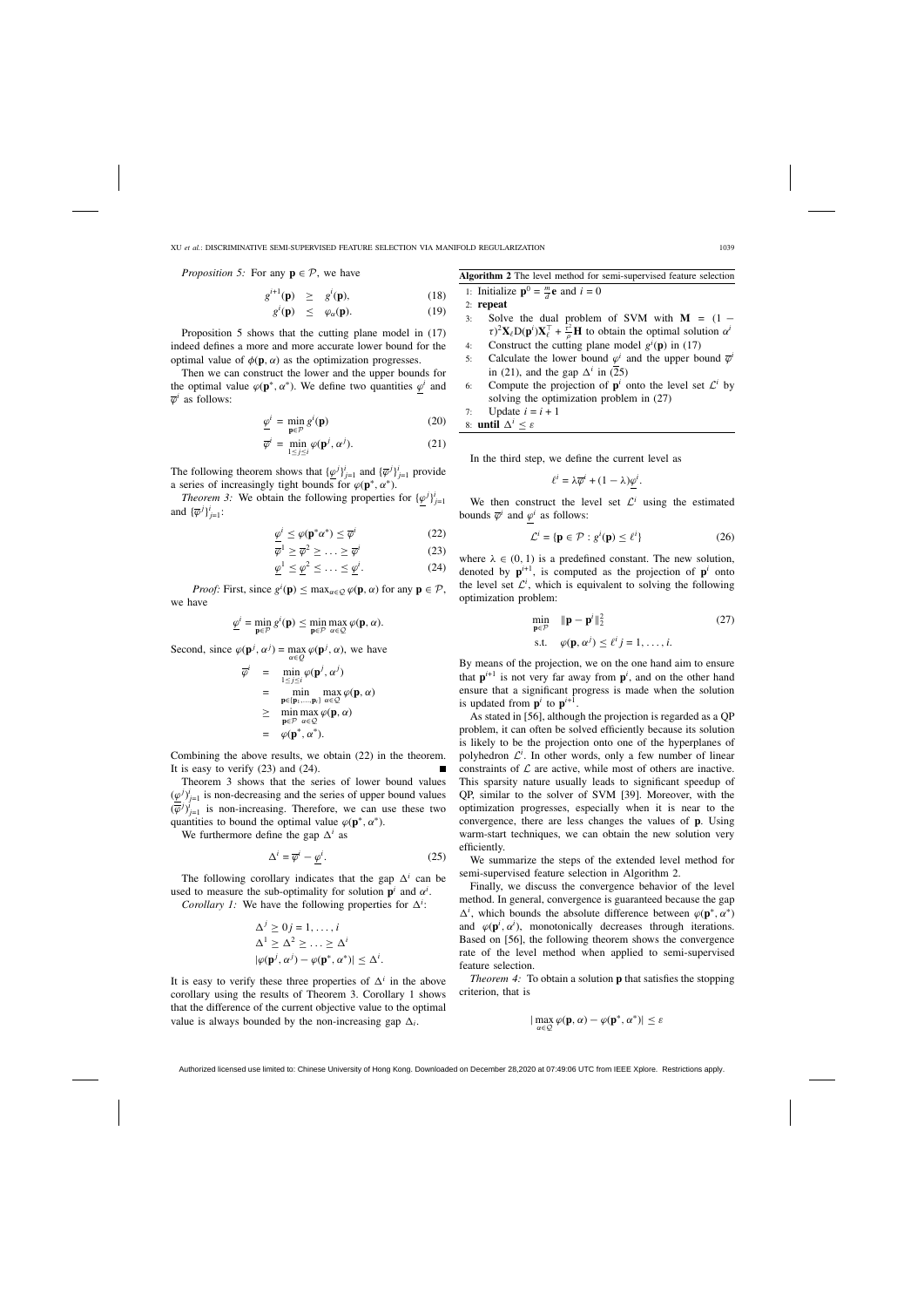the maximum number of iterations *N* that the level method requires is bounded as follows:

$$
N \le \frac{2c(\lambda)L^2}{\varepsilon^2} \tag{28}
$$

where

$$
c(\lambda) = \frac{1}{(1 - \lambda)^2 \lambda (2 - \lambda)}
$$

$$
L = \frac{1}{2} \sqrt{d} C^2 \max_{1 \le i \le d} |\mathbf{v}_i|^2.
$$

Note *L* is the Lipschitz constant of  $\varphi(\mathbf{p}, \alpha)$ . The convergence rate can be derived similarly as in [55].

We now analyze the overall complexity. In each iteration, the main complexity is bound by the complexity of an SVM solver, which is usually in the scale of  $O(n^{2.5})$ , since the two subproblems of the level method are a linear programming and a simple quadratic programming, respectively. Therefore, in general, the overall complexity of the proposed algorithm can be bound by  $O(n^{2.5}/\varepsilon^2)$ .

## *C. Extension to Multiclass Feature Selection*

Before presenting how to extend the model of semisupervised feature selection to multiclass problems, we first discus the approaches related to multiclass SVM. Generally, multiclass SVM can be solved by combining a series of binary classification problems. Standard approaches include the oneagainst-one approach and the one-against-others approach. For an overview on multiclass SVM, the readers can refer to [16], [25], where the performance of different implementations is compared. Multiclass SVM can also be regarded as a global optimization problem [14], a structured-output SVM [29], or a Bayesian inference problem [63]. Here we are not concerning the aspect of which approach is better. Instead, we will show the multiclass semi-supervised feature selection problem can also be as easily solved as the binary problem. In the following, we employ the one-against-others approach to implement the multiclass semi-supervised feature selection.

Consider a data set with *N* classes, denoted by  $\{C_1, \ldots, C_N\}$ . We denote the number of examples in class  $C_i$  as  $n_i$ . For the one-against-others approach, there are totally  $t = N$  binary classification problems. In this case, we can write the multiclass feature selection problem in the following way:

$$
\min_{\mathbf{p}\in\mathcal{P}} \max_{\hat{\alpha}\in\mathcal{Q}} \hat{\alpha}^{\top}\mathbf{e}
$$
\n
$$
-\frac{1}{2}(\hat{\alpha}\circ\hat{\mathbf{y}})^{\top}\left((1-\tau)^2\sum_{i=1}^m p_i\hat{\mathbf{K}}_i+\tau^2\hat{\mathbf{H}}\right)(\hat{\alpha}\circ\hat{\mathbf{y}})
$$

where

$$
\hat{\alpha} = [\alpha^1, \dots, \alpha^N] \in \mathbb{R}^{n \times N}
$$
  
\n
$$
\hat{\mathbf{y}} = [\mathbf{y}^1, \dots, \mathbf{y}^N] \in \mathbb{R}^{n \times N}
$$
  
\n
$$
\hat{\mathbf{K}}_i = D(\mathbf{S}_i^1, \dots, \mathbf{S}_i^N) \in \mathbb{R}^{n \times N} \times \mathbb{R}^{n \times N}
$$
  
\n
$$
\hat{\mathbf{H}} = D(\mathbf{H}, \dots, \mathbf{H}) \in \mathbb{R}^{n \times N} \times \mathbb{R}^{n \times N}.
$$

In the above multiclass feature selection problem, we suppose the *k*th classifier is composed by the *k*th class and the rest classes.  $\alpha^k \in \mathbb{R}^n$  (for  $1 \leq k \leq N$ ) is the dual variable

TABLE I TEXT DATA SETS FOR EVALUATION

| Corpus  | Data Set               | # Cat          | # Doc | # Dim |
|---------|------------------------|----------------|-------|-------|
| $20-NG$ | auto versus motor      | 2              | 2000  | 5341  |
|         | baseball versus hockey | 2              | 2000  | 6311  |
|         | gun versus mideast     | 2              | 2000  | 7821  |
|         | news.rec               | 4              | 2000  | 8959  |
|         | news.sci               | 4              | 2000  | 9674  |
|         | news.talk              | 3              | 3000  | 9533  |
| Reuters | money versus trade     | 2              | 1203  | 2498  |
|         | ship versus trade      | $\mathfrak{D}$ | 772   | 2321  |

# Cat, # Doc, and # Dim denote the number of categories, the number of documents, and the number of features, respectively.

for the *k*th classifier. For the *k*th classifier, the class labels  $\hat{\mathbf{y}}^k$  ∈ {-1, +1}<sup>*n*</sup> satisfying  $\hat{\mathbf{y}}_h^k$  = +1 for 1 ≤ *h* ≤ *n* if  $\mathbf{x}_h^k$  belongs to  $C_i$  and  $\hat{\mathbf{y}}_h^k = -1$  otherwise.  $\mathbf{S}_i^k \in \mathbb{R}^n \times \mathbb{R}^n$  denotes the *k*th block of the block-diagonal kernel matrix  $\hat{\mathbf{K}}_i$  constructed by the *i*th kernel function for the *k*th classifier.

Now we can solve the semi-supervised multiclass feature selection problem using the Levle method. The only change is the calculation of the gradient. The gradient for each element of **p** can be calculated as

$$
[\nabla_{\mathbf{p}} f(\mathbf{p}, \alpha)]_i = -\frac{1}{2} (\hat{\alpha} \circ \hat{\mathbf{y}})^{\top} \hat{\mathbf{K}}_i (\hat{\alpha} \circ \hat{\mathbf{y}}) i = 1, \dots, m.
$$

Correspondingly, the cutting plane model  $g^{i}(\mathbf{p})$  in the *i*th iteration can be calculated as

$$
g^{i}(\mathbf{p}) = \max_{1 \leq j \leq i} \varphi(\mathbf{p}^{j}, \alpha^{j}) + (\mathbf{p} - \mathbf{p}^{j})^{\top} \nabla_{\mathbf{p}} \varphi(\mathbf{p}^{j}, \alpha^{j}).
$$

# V. Experiments

In this section, we thoroughly compare the proposed semisupervised feature selection method with previous state-ofthe-art feature selection algorithms. In the following, we will introduce the data sets employed in the paper, the experimental setup and experimental results.

#### *A. Data Description*

We adopt two types of data sets: digit characters and text documents. For the data sets of digit characters, we select three tasks from the United States Postal Service (USPS) data set, i.e., *4 versus 7*, *2 versus 3*, and *3 versus 8*, to make the learning tasks more challenging. For each task, we randomly select 400 digit images to form a data set. Each digit image is a  $16 \times 16$ gray scale image. For the data sets of text documents, five subsets of text documents are selected from two benchmark text corpora, i.e., 20-Newsgroups (20-NG) and Reuters-21578. Their detailed information is summarized in Table I.

#### *B. Experimental Setup*

We denote by FS-Manifold the proposed discriminative feature selection method based on manifold regularization. We compare our algorithm with the following state-of-theart approaches for feature selection: Fisher [5], *L*<sub>0</sub>-SVM [51]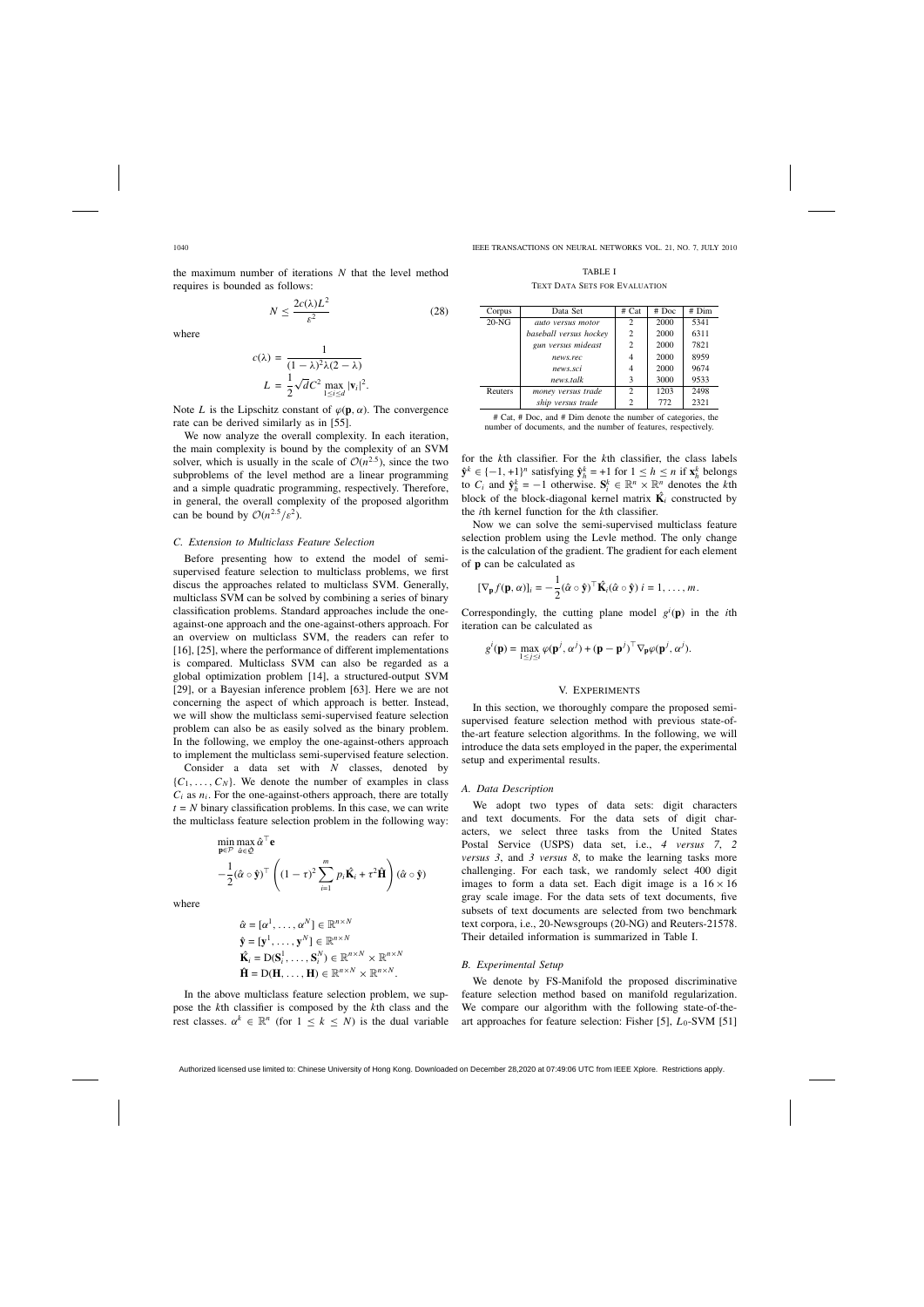#### TABLE II

Classification Accuracy (%) on Binary Text Data Sets

| Data Set                 | #F  | FS-Manifold    | $L_1$ -SVM     | $L_0$ -SVM     | Fisher         |
|--------------------------|-----|----------------|----------------|----------------|----------------|
|                          | 50  | $82.9 + 2.4$   | $82.2 + 2.9$   | $82.3 + 2.9$   | $82.3 + 3.5$   |
| <i>auto versus motor</i> | 100 | $83.5 + 2.2$   | $82.9 \pm 2.6$ | $83.2 + 2.6$   | $83.4 + 2.6$   |
|                          | 50  | $89.7 + 3.9$   | $88.7 + 8.6$   | $89.1 + 4.9$   | $89.8 + 6.9$   |
| baseball versus hockey   | 100 | $91.1 + 3.4$   | $90.9 + 5.8$   | $90.3 \pm 3.7$ | $90.3 \pm 5.6$ |
|                          | 50  | $84.2 + 4.3$   | $82.0 + 4.4$   | $82.9 + 4.3$   | $81.3 + 4.7$   |
| gun versus mideast       | 100 | $85.8 \pm 3.9$ | $84.1 + 4.2$   | $85.2 + 4.4$   | $84.3 + 4.1$   |
|                          | 50  | $90.1 + 1.7$   | $89.4 + 2.4$   | $90.0 + 2.0$   | $89.1 + 2.7$   |
| money versus trade       | 100 | $90.7 + 1.6$   | $89.7 \pm 2.2$ | $90.5 \pm 1.5$ | $90.0 \pm 2.5$ |
|                          | 50  | $95.4 \pm 1.6$ | $94.1 + 2.2$   | $94.6 \pm 1.7$ | $94.3 + 2.2$   |
| ship versus trade        | 100 | $95.9 \pm 1.3$ | $95.0 \pm 1.7$ | $95.4 \pm 1.6$ | $95.3 \pm 1.5$ |

#F denotes the number of selected features. The best result, and those not significantly worse than it (*t*-test with 95% confidence level), are highlighted.

and *L*1-SVM [20]. The description of the selected comparison methods is as follows.

- 1) Fisher [5] calculates a Fisher/Correlation score for each feature.
- 2)  $L_0$ -SVM [51] approximates the  $L_0$ -norm by minimizing a logarithm function.
- 3)  $L_1$ -SVM [20] replaces  $L_2$ -norm of the weights **w** with *L*1-norm in SVM and leads to a sparse solution.

For all the comparison methods, features with the largest scores are selected. SVM is used as the evaluation classifier since it is usually regarded as the state-of-the-art classification method.

It is important to note that we also compare the above methods with the semi-supervised feature selection method proposed in [65], which selects features according to the spectral and the normalized mutual information. However, given the small amount of training data used in our semisupervised learning algorithm, it is usually difficult to tune parameters for the optimal setup. Furthermore, due to the weak interaction between features and the class labels, it is unstable in the scenario of small training samples and it usually performs significantly worse than *L*<sub>0</sub>-SVM. Therefore, we do not include its results in this paper.

The regularization parameter *C* in all SVM-based feature selection methods is chosen from the set  $\{10^{-3}, 10^{-2}, \dots\}$ 10<sup>−</sup><sup>1</sup>*,* 1*,* 10*,* 100*,* 1000} by a 5-fold cross validation. The tradeoff parameter  $\tau$  in our proposed FS-Manifold is also tuned by a 5-fold cross validation and selected from {0*,* 0*.*1*,...,* 0*.*9*,* 1}. The parameter  $\rho$  is fixed to 10, since the tradeoff is naturally taken care of by the parameter *τ*. To calculate the Laplacian, a graph is constructed. We adopt the Cosine similarity measure and the binary weights. The number of neighbors is set to 20 for all cases. In addition, we set the parameter  $\lambda$  in the level method to 0*.*9, since a larger *λ* means more regularization from the previous solution and thus the solution is more stable especially when it is near to the optimal solution.

We adopt two settings for semi-supervised feature selection. One is the transductive setting: all the test data are used as unlabeled data during training. Another is semi-supervised setting: a part of the test data are employed as unlabeled data and the left data are regarded as new data and not involved in training.

TABLE III

Classification Accuracy (%) on Multi-Category TEXT DATA SETS

| Data Set  | #F   | FS-Manifold  | $L_0$ -SVM     | Fisher       |
|-----------|------|--------------|----------------|--------------|
| news.rec  | 200  | $73.1 + 3.3$ | $72.8 + 2.0$   | $72.1 + 2.0$ |
| news.sci  | 200  | $67.4 + 3.3$ | $66.5 \pm 3.0$ | $66.4 + 3.4$ |
| news.talk | 200. | $57.2 + 2.4$ | $554 + 21$     | $54.7 + 2.4$ |

The best result, and those not significantly worse than it (*t*-test with 95% confidence level), are highlighted.

In the following, we first present experiments on transductive settings for both the USPS digits recognition task and the text categorization task. Then we present experiments under semi-supervised setting.

#### *C. Experiments on USPS Digits Recognition*

In this experiment, the training examples are randomly selected such that each category has the same number of examples. The remaining examples are then employed as the test data. As the USPS data sets are engaged to examine how the property of features changes with the number of labeled examples, we vary the number of training examples within the set of {6*,* 10*,* 20*,* 30*,* 40}. For each setting of the training samples, the number of selected features is set to 10, 20, and 30, respectively. This is because a small number of features (pixels) are enough to identify the digits. In all cases, every experiment is repeated with 30 random trials.

In the following, we first examine the results of the USPS data sets. We plot the results on the USPS data sets averaged over 30 runs in Figs. 2–4. Fig. 2 shows the test accuracy of the feature selection algorithms when the number of required features is set to 10.

First, we analyze the experimental results from the perspective of embedding the feature selection process to the classification method. It can be observed that the maximum margin based methods (SVM-based methods) usually perform better in identifying the discriminative features comparing with the non-SVM based method, Fisher. The advantage is more significant for the proposed semi-supervised feature selection method, i.e., FS-Manifold. For example, for the task of *4 versus 7*, when the number of training samples is 30 and the number of required features is 10, the improvement of FS-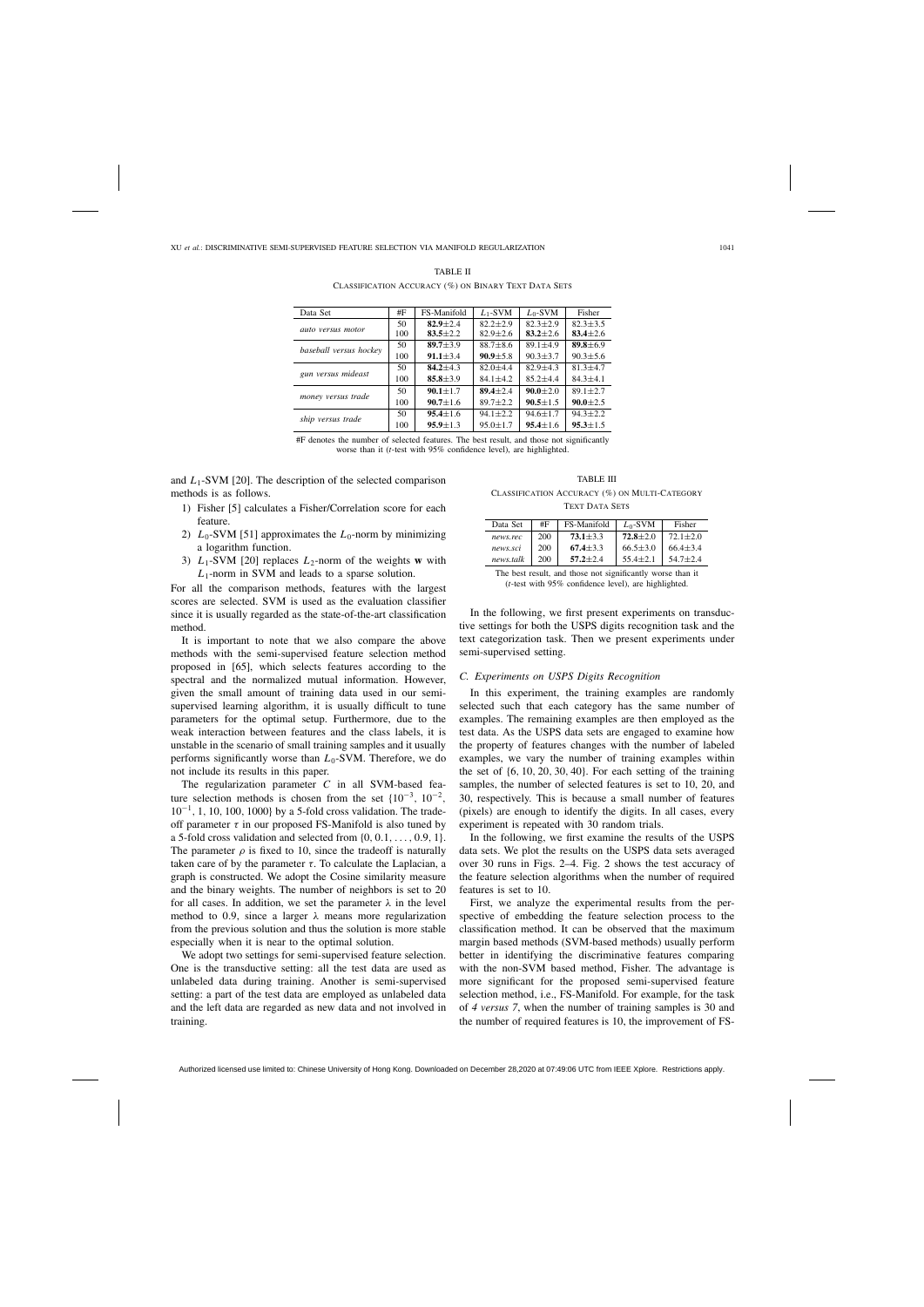

Fig. 2. Comparison among different feature selection algorithms when the number of selected features is equal to 10. The number of training samples is set as 6*,* 10, 20, 30, and 40, respectively. (a) 2 *versus* 3. (b) 3 *versus* 8. (c) 4 *versus* 7.



Fig. 3. Comparison among different feature selection algorithms when the number of selected features is equal to 20. The number of training samples is set as 6*,* 10, 20, 30, and 40, respectively. (a) 2 *versus* 3. (b) 3 *versus* 8. (c) 4 *versus* 7.



Fig. 4. Comparison among different feature selection algorithms when the number of selected features is equal to 30. The number of training samples is set as 6*,* 10, 20, 30, and 40, respectively. (a) 2 *versus* 3. (b) 3 *versus* 8. (c) 4 *versus* 7.

Manifold over Fisher is over 3%. This indicates the advantage of embedding the feature selection process to the classifier.

Second, we analyze the results from the perspective of whether the unlabeled data are employed. Compared with the supervised feature selection methods, FS-Manifold achieves promising test accuracy. In a number of cases, FS-Manifold outperforms the supervised feature selection methods. This is because the information supplied by the manifold structure of the unlabeled data helps to identify the global smooth features where the data lie in.

Figs. 3 and 4 show the test accuracy when the number of required features is set to 20 and 30, respectively. Consistent results are also observed. This, therefore, indicates the

importance of the proposed semi-supervised feature selection method, which takes advantage of the maximum margin principle and the manifold regularization principle.

# *D. Experiments on Text Categorization*

For the text data sets, we fix the number of training documents to be 50, since the scales of the text data sets are significantly larger than those of the USPS data sets. For each text data set, we consider two settings that the number of required features is equal to 50 and 100, respectively. It is interesting to note that the features (words) in the text data sets are very sparse and therefore more features are needed to represent the documents.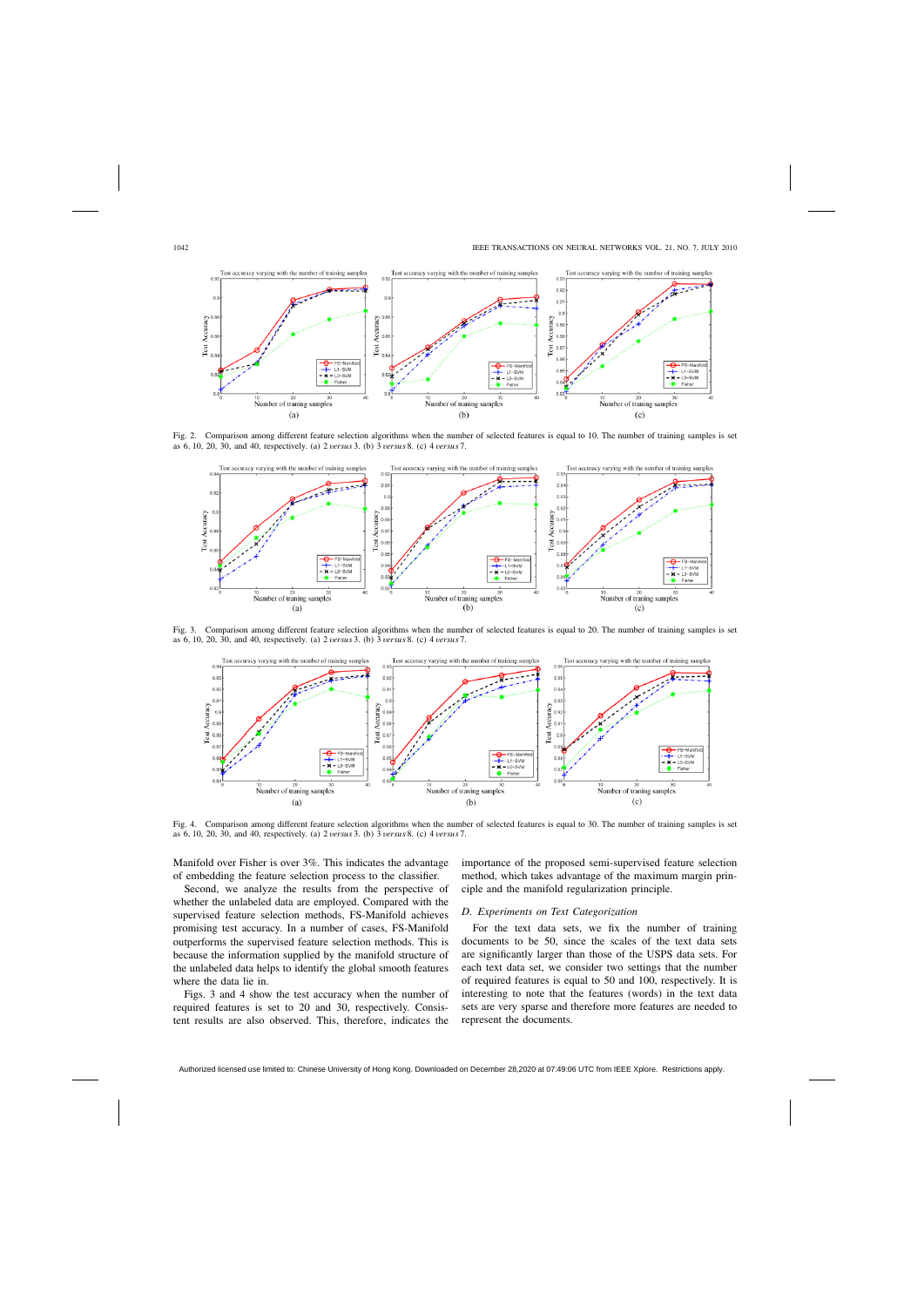

Fig. 5. Accuracy of different feature selection algorithms for unlabeled data and new test data, respectively. (a) *Baseball versus hockey*. The number of selected features is set to 50. (b) *Baseball versus hockey*. The number of selected features is set to 100.



Fig. 6. Accuracy of different feature selection algorithms for unlabeled data and new test data, respectively. (a) *Gun versus mideast*. The number of selected features is set to 50. (b) *Gun versus mideast*. The number of selected features is set to 100.

We report the averaged prediction accuracy and the standard deviation on the text data sets in Table II. The best result, and those not significantly worse than it (*t*-test with 95% confidence level), are highlighted. We can observe that the proposed semi-supervised feature selection method performs better than other methods in lot of cases. For example, in the *gun versus mideast* data set, the improvement of FS-Manifold over Fisher is nearly 4% when the number of selected features is equal to 50. Furthermore, it is important to note that, for each data set, FS-Manifold achieves smaller deviation values than other feature selection methods. This phenomenon, which may be due to the global smoothness induced by the manifold regularization, suggests that FS-Manifold is more robust in selecting features.

We then conduct experiments for multiclass classification. For the multiclass data, the number of training examples is set to 100 and the number of selected features is set to 200. This is because the task of feature selection for multiclass text categorization becomes more challenging than binary classification. We show the results experiments on multiclass classification in Table III. Consistent with the results of binary classification, the proposed algorithm achieves better categorization accuracy than other algorithms.

#### *E. Semi-Supervised Setting*

To understand the generalization of the proposed feature selection algorithm, we conduct experiments on the semisupervised setting, i.e., part of the test data are not employed in training. For clear of presentation, we regard this part of test data as new data. Under this setting, we divide the test data into two equal size parts: one for training, and the other for testing. The other settings remain the same as the transductive setting.

We show the results of the selected data sets, i.e., *baseball versus hockey* and *gun versus mideast*, in Figs. 5 and 6. Results on other data sets are consistent with the results of the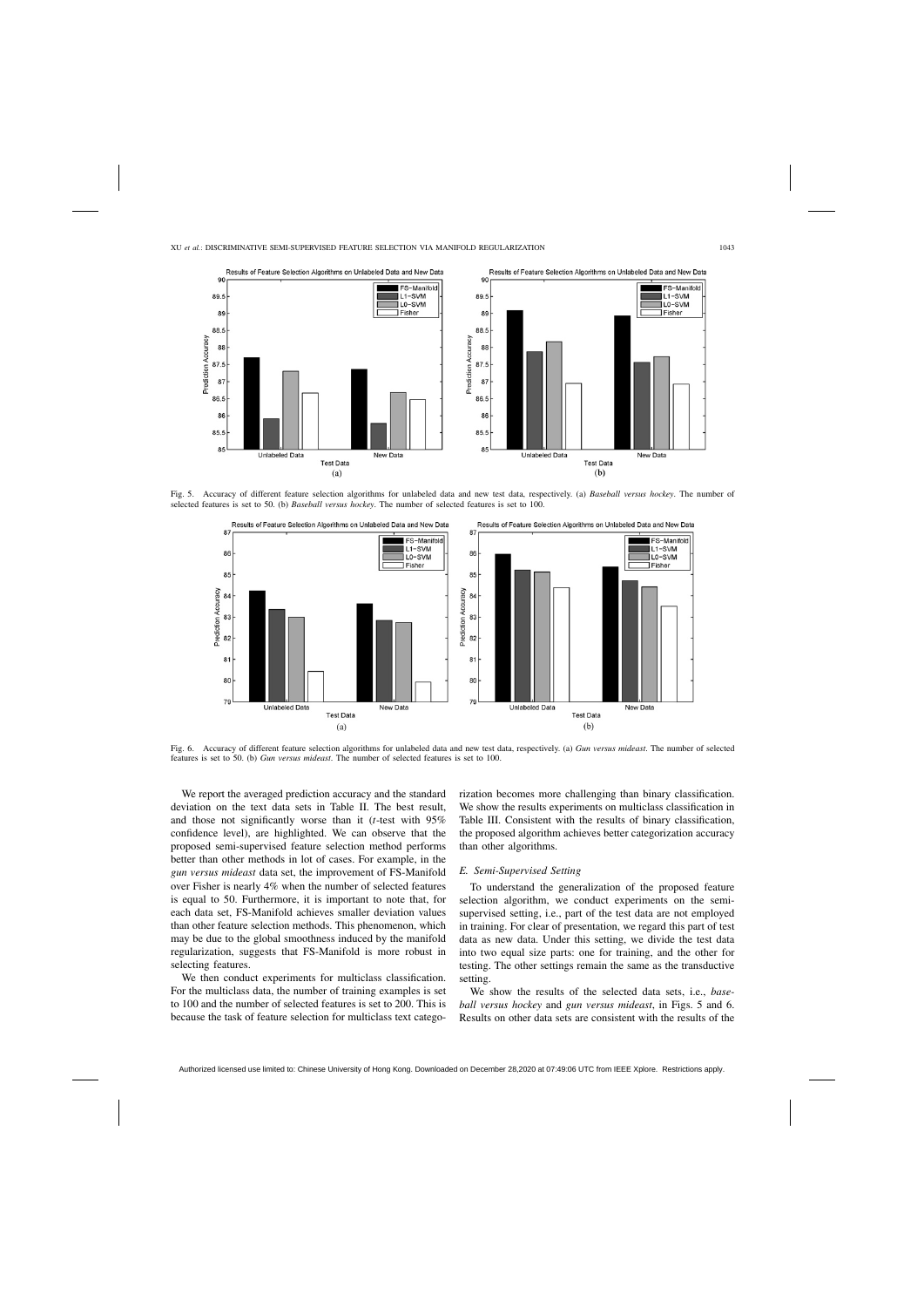selected data sets. It can be observed that in all cases for both data sets, the proposed feature selection algorithm achieves better accuracy on both the unlabeled data and the new coming test data. For example, for *baseball versus hockey*, when the number of features is set to 100, as shown in Fig. 5(b), the improvement of the proposed FS-Manifold over Fisher is about 2%. It is important to note that the accuracy on the new data is consistent with the accuracy on the unlabeled training data.

In summary, the proposed semi-supervised feature selection algorithm improves the accuracy of supervised feature selection algorithms. The *t*-test with the confidence of 95% indicates that the improvement in a number of cases is significant, which is much clearer in text data. Unfortunately, we did not observe the improvement in all cases. It should be noted that semi-supervised learning is sensitive to data distributions and experimental settings. This is also observed in [10], where different algorithms seem to have clearly different performance. Furthermore, it is still unclear in what theoretical conditions semi-supervised learning would outperform supervised learning [32], [46]. As semi-supervised feature selection is a newly emerging and challenging topic, it is very deserving to find the theoretical conditions where it would improve supervised feature selection.

# VI. Conclusion and Future Work

We have presented a discriminative semi-supervised feature selection method via manifold regularization. The proposed method selects features through maximizing the margin between different classes and at the same time exploiting the geometry of the probability distribution that generates the data. Comparing with other supervised and semi-supervised feature selection algorithms, our proposed semi-supervised feature selection method is an embedded feature selection method and is able to find more discriminative features. We successfully formulate the resulting semi-supervised feature selection method as a concave-convex optimization problem, where the saddle point corresponds to the optimal solution. We then derive an extended level method to find the optimal solution of the concave-convex problem. Empirical evaluation with several benchmark data sets demonstrates the effectiveness of our proposed feature selection method over the state-of-the-art feature selection methods.

This paper can be improved from several perspectives. One is to study how to efficiently solve large scale semi-supervised feature selection problems. Although extensive experiments are conducted to verify the efficacy of the proposed semisupervised feature selection, our studies are mostly restricted to data set of modest size. In the next step, we plan to extend this paper to large data sets that consist of hundreds of thousands or even millions of training examples. The main computational difficulty of this paper is in calculating the regularization term related to manifold regularization. We will explore other optimization techniques to accelerate the calculation. Another perspective to improve this paper is to study the robustness of the selected features produced by the proposed algorithm when noisy features appear. Since the proposed algorithm employs an *L*1-norm constraint for kernel/feature combination coefficients, intuitively, the *L*1 norm constraint is robust to noisy features. In the future paper, we plan to verify the robustness of the proposed algorithm by testing it on toy or real-world data sets. Furthermore, we could also study how to employ robust optimization techniques on our model to further improve the robustness.

# APPENDIX A PROOF OF THEOREM 1

*Proof:* First, using Lemma 1, it is straightforward to verify the problem in (2) is equivalent to the following minmax optimization problem:

$$
\min_{\mathbf{p}\in\{0,1\}^d} \ \max_{\alpha\in\mathcal{Q}} \ h(\mathbf{p},\alpha)
$$

where  $h(\mathbf{p}, \alpha)$  is defined as

$$
h(\mathbf{p}, \alpha) = \alpha^{\top} \mathbf{e} - \frac{1}{2} (\alpha \circ \mathbf{y})^{\top} \mathbf{X}_{\ell} \mathbf{Z}^{-1} \mathbf{W} \mathbf{Z}^{-1} \mathbf{X}_{l}^{\top} (\alpha \circ \mathbf{y})
$$

$$
\mathbf{W} = \mathbf{Z} \mathbf{D}(\mathbf{p})(\mathbf{I} + \rho \mathbf{D}(\mathbf{p}) \mathbf{Z} \mathbf{D}(\mathbf{p}))^{-1} \mathbf{D}(\mathbf{p}) \mathbf{Z}.
$$

Using the matrix inverse lemma, we have

$$
\left(\frac{\mathbf{Z}^{-1}}{\rho} + \mathbf{D}(\mathbf{p})\mathbf{D}(\mathbf{p})\right)^{-1}
$$
\n
$$
= \rho \mathbf{Z} - \rho^2 \mathbf{Z} \mathbf{D}(\mathbf{p})(\mathbf{I} + \rho \mathbf{D}(\mathbf{p})\mathbf{Z} \mathbf{D}(\mathbf{p}))^{-1} \mathbf{D}(\mathbf{p})\mathbf{Z}
$$
\n
$$
= \rho \mathbf{Z} - \rho^2 \mathbf{W}.
$$

Hence,  $h(\mathbf{p}, \alpha)$  is written as

$$
h(\mathbf{p}, \alpha) = \alpha^{\top} \mathbf{e} - \frac{1}{2\rho} (\alpha \circ \mathbf{y})^{\top} \mathbf{X}_{\ell}
$$

$$
\left( \mathbf{Z}^{-1} - \left[ \mathbf{Z} + \rho \mathbf{Z} D(\mathbf{p}) \mathbf{Z} \right]^{-1} \right) \mathbf{X}_{\ell}^{\top} (\alpha \circ \mathbf{y}).
$$

The above derivation is based on the fact that **p** is a binary vector and therefore  $D^2(\mathbf{p}) = D(\mathbf{p})$ . When  $\rho \ll 1$ , we could approximate  $\mathbf{Z}^{-1} - [\mathbf{Z} + \rho \mathbf{Z}D(\mathbf{p})\mathbf{Z}]^{-1}$  by using the first order expansion of  $\mathbf{Z}^{-1}$ , i.e.,  $(\mathbf{Z} + \Delta)^{-1} \approx \mathbf{Z}^{-1} - \mathbf{Z}^{-1} \Delta \mathbf{Z}^{-1}$ . This results in the following approximation of  $h(\mathbf{p}, \alpha)$ :

$$
h(\mathbf{p}, \alpha) = \alpha^{\top} \mathbf{e} - \frac{1}{2} (\alpha \circ \mathbf{y})^{\top} \mathbf{X}_{\ell} \mathbf{D}(\mathbf{p}) \mathbf{X}_{\ell}^{\top} (\alpha \circ \mathbf{y}).
$$

# APPENDIX B PROOF OF THEOREM 2

*Proof:* It is easy to verify that  $\phi(\mathbf{p}, \alpha)$  is a concave function in terms of *α*. This is because  $\nabla_{\alpha}^2 \phi(\mathbf{p}, \alpha) = -\frac{1}{2} \mathbf{D}(\mathbf{v}) \mathbf{X} \cdot (\mathbf{Z}^{-1} - [\mathbf{Z} + \alpha \mathbf{Z} \mathbf{D}(\mathbf{p}) \mathbf{Z}]^{-1}) \mathbf{X} \cdot \mathbf{D}(\mathbf{v})$  $\frac{1}{\rho}D(y)X_{\ell} (Z^{-1} - [Z + \rho ZD(p)Z]^{-1}) X_{\ell}D(y).$ 

It is clear that  $\nabla_{\alpha}^{2} \phi(\mathbf{p}, \alpha) \preceq 0$ , and therefore  $\phi(\mathbf{p}, \alpha)$  is concave in  $\alpha$ . To show that the minimization of  $\phi(\mathbf{p}, \alpha)$ with respect to **p** is a convex optimization problem, we first extract the two terms in  $\phi(\mathbf{p}, \alpha)$  that are dependent on **p**, and denote their sum by  $\psi(\mathbf{p}, \alpha)$ , i.e.,  $\psi(\mathbf{p}, \alpha) = \alpha^{\top} \mathbf{e} + \frac{1}{2\rho} (\alpha \circ \alpha)$ **y**)<sup> $\top$ </sup>**X**<sub>l</sub>(**Z** +  $\rho$ **Z**D(**p**)**Z**)<sup> $-1$ </sup>**X**<sub>l</sub>( $\alpha \circ$ **y**).

We thus need to show

$$
\min_{\mathbf{p}\in\mathcal{P}}\ \psi(\mathbf{p},\alpha)
$$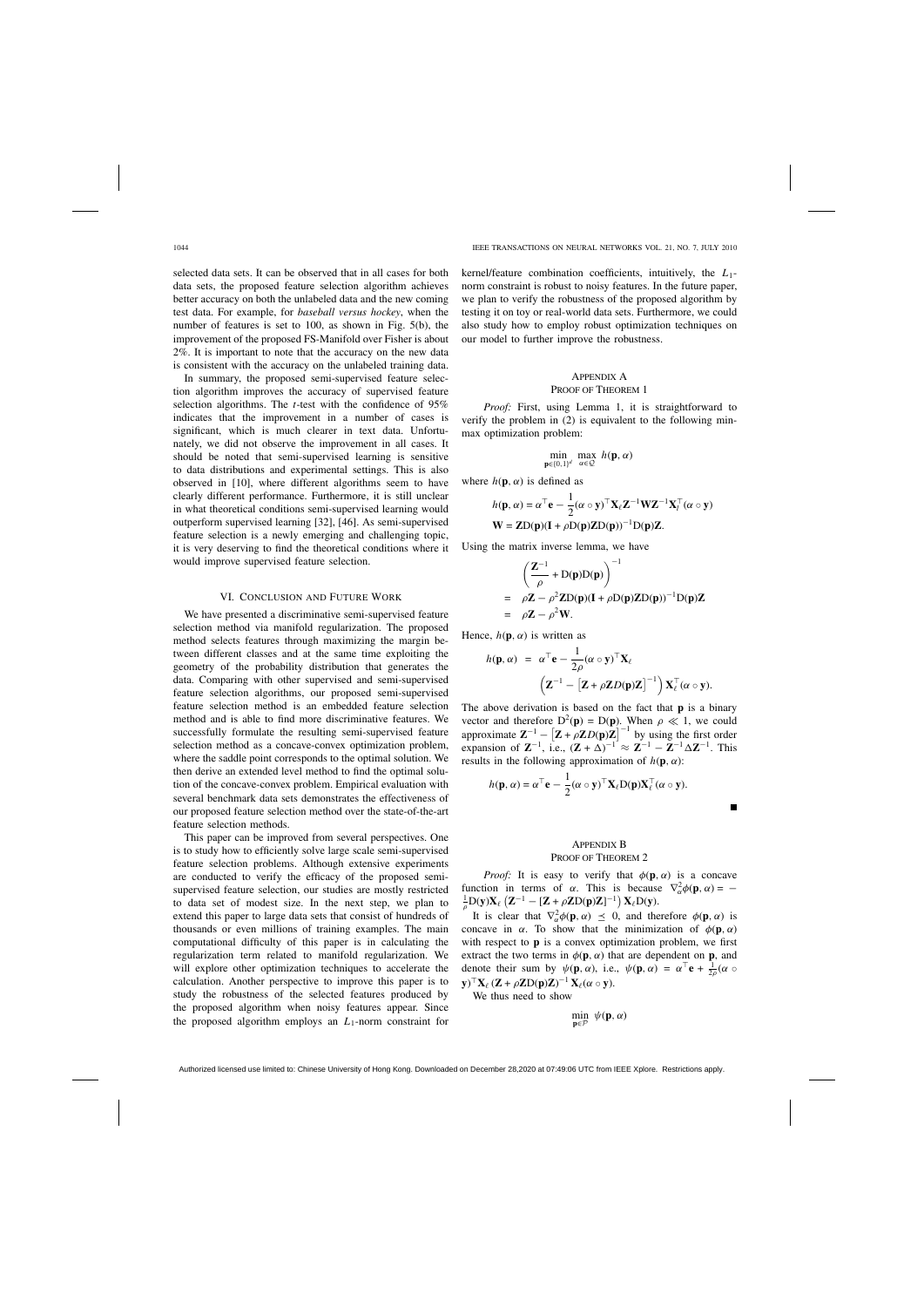is a convex optimization problem. To this end, we introduce a slack variable *t* to bound the second term in  $\psi(\mathbf{p}, \alpha)$ , that is

$$
2\rho t \geq (\alpha \circ \mathbf{y})^{\top} \mathbf{X}_{\ell} (\mathbf{Z} + \rho \mathbf{Z} \mathbf{D}(\mathbf{p}) \mathbf{Z})^{-1} \mathbf{X}_{\ell} (\alpha \circ \mathbf{y}).
$$

Using the Schur complement, the above inequality constraint is converted into the following linear matrix inequality:

$$
\left(\begin{array}{cc} \mathbf{Z}+\rho\mathbf{Z}\mathbf{D}(\mathbf{p})\mathbf{Z} & \mathbf{X}_l^\top(\alpha\circ\mathbf{y}) \\ (\alpha\circ\mathbf{y})^\top\mathbf{X}_\ell & 2\rho t \end{array}\right)\succeq 0.
$$

As a result, the minimization of  $\psi(\mathbf{p}, \alpha)$  with respect to **p** is rewritten into the following semi-definite programming problem, which is a standard convex optimization problem:

$$
\min_{\mathbf{p}\in\mathcal{P}} \quad \alpha^{\top}\mathbf{e} + t
$$
\ns.t. 
$$
\begin{pmatrix} \mathbf{Z} + \rho \mathbf{Z} \mathbf{D}(\mathbf{p}) \mathbf{Z} & \mathbf{X}_l^{\top}(\alpha \circ \mathbf{y}) \\ (\alpha \circ \mathbf{y})^{\top} \mathbf{X}_{\ell} & 2\rho t \end{pmatrix} \succeq 0.
$$

# APPENDIX C PROOF OF PROPOSITION 4

*Proof:* According to the Schur complement, the condition  $A \succeq \Gamma$  is equivalent to the following constraint:

$$
\begin{pmatrix}\n\mathbf{A} & D(\mathbf{p}) \\
D(\mathbf{p}) & \mathbf{I} + \rho D(\mathbf{p})\mathbf{Z}D(\mathbf{p})\n\end{pmatrix} \succeq 0.
$$
\n(29)

The necessary condition for the condition (29) to hold is that  $A = A_1 + A_2$  such that

$$
\begin{pmatrix}\n\mathbf{A}_1 & (1-\tau)D(\mathbf{p}) \\
(1-\tau)D(\mathbf{p}) & \mathbf{I}\n\end{pmatrix} \succeq 0
$$
\n(30)

$$
\begin{pmatrix}\n\mathbf{A}_2 & \tau \mathbf{D}(\mathbf{p}) \\
\tau \mathbf{D}(\mathbf{p}) & \rho \mathbf{D}(\mathbf{p}) \mathbf{Z} \mathbf{D}(\mathbf{p})\n\end{pmatrix} \succeq 0
$$
\n(31)

where  $0 \le \tau \le 1$ . Add (30) to (31), we therefore have

$$
\mathbf{A} = (1 - \tau)^2 \mathbf{D}(\mathbf{p}) + \frac{\tau^2}{\rho} \mathbf{Z}^{-1}.
$$

#### **REFERENCES**

- [1] F. R. Bach, G. R. G. Lanckriet, and M. I. Jordan, "Multiple kernel learning, conic duality, and the SMO algorithm," in *Proc. 21th Int. Conf. Mach. Learning (ICML)*, 2004, pp. 41–48.
- [2] M. Belkin and P. Niyogi, "Laplacian eigenmaps and spectral techniques for embedding and clustering," in *Advances in Neural Information Processing Systems*, vol. 14. Cambridge, MA: MIT Press, 2002, pp. 585–591.
- [3] M. Belkin, P. Niyogi, and V. Sindhwani, "Manifold regularization: A geometric framework for learning from labeled and unlabeled examples," *J. Mach. Learning Res.*, vol. 7, pp. 2399–2434, Nov. 2006.
- [4] C. Bhattacharyya, "Second order cone programming formulation for feature selection," *J. Mach. Learning Res.*, vol. 5, pp. 1417–1433, Dec. 2004.
- [5] C. Bishop, *Neural Networks for Pattern Recognition*. London, U.K.: Oxford Univ. Press, 1995.
- [6] A. Blum and S. Chawla, "Learning from labeled and unlabeled data using graph mincuts," in *Proc. 18th Int. Conf. Mach. Learning (ICML)*, 2001, pp. 19–26.
- [7] A. Blum and P. Langley, "Selection of relevant features and examples in machine learning," *Artif. Intell.*, vol. 97, nos. 1–2, pp. 245–271, 1997.
- [8] P. S. Bradley and O. L. Mangasarian, "Feature selection via concave minimization and support vector machines," in *Proc. 15th Int. Conf. Mach. Learning (ICML)*, 1998, pp. 82–90.
- [9] O. Chapelle, B. Schölkopf, and A. Zien, Eds., Semi-Supervised Learning. Cambridge, MA: MIT Press, 2006.
- [10] O. Chapelle, V. Sindhwani, and S. S. Keerthi, "Optimization techniques for semi-supervised support vector machines," *J. Mach. Learning Res.*, vol. 9, pp. 203–233, Feb. 2008.
- [11] O. Chapelle and A. Zien, "Semi-supervised classification by low density separation," in *Proc. 10th Int. Workshop Artif. Intell. Statist.*, 2005, pp. 57–64.
- [12] R. Collobert, F. Sinz, J. Weston, and L. Bottou, "Large scale transductive SVMs," *J. Mach. Learning Res.*, vol. 7, pp. 1687–1712, Dec. 2006.
- [13] C. Cortes, M. Mohri, and A. Rostamizadeh, "Learning sequence kernels," in *Proc. IEEE Workshop Mach. Learning Signal Process.*, 2008, pp. 2–8.
- [14] K. Crammer, "On the learnability and design of output codes for multiclass problems," in *Proc. 13th Annu. Conf. Comput. Learning Theory (COLT)*, 2000, pp. 35–46.
- [15] N. Cristianini, J. Shawe-Taylor, A. Elisseeff, and J. S. Kandola, "On kernel-target alignment," in *Proc. 13th Neural Inform. Process. Syst. (NIPS)*, 2001, pp. 367–373.
- [16] K. Duan and S. S. Keerthi, "Which is the best multiclass SVM method? An empirical study," in *Proc. 6th Int. Workshop Multiple Classifier Syst.*, 2005, pp. 278–285.
- [17] J. G. Dy and C. E. Brodley, "Feature selection for unsupervised learning," *J. Mach. Learning Res.*, vol. 5, pp. 845–889, Dec. 2004.
- [18] B. Efron, T. Hastie, L. Johnstone, and R. Tibshirani, "Least angle regression," *Ann. Statist.*, vol. 32, no. 2, pp. 407–499, 2004.
- [19] P. Estevez, M. Tesmer, C. Perez, and J. Zurada, "Normalized mutual information feature selection," *IEEE Trans. Neural Netw.*, vol. 20, no. 2, pp. 189–201, Feb. 2009.
- [20] G. Fung and O. L. Mangasarian, "Data selection for support vector machine classifiers," in *Proc. 6th Assoc. Comput. Machinery Special Interest Group Int. Conf. Knowl. Discovery Data Mining (KDD)*, 2000, pp. 64–70.
- [21] I. Guyon and A. Elisseeff, "An introduction to variable and feature selection," *J. Mach. Learning Res.*, vol. 3, pp. 1157–1182, Mar. 2003.
- [22] I. Guyon, J. Weston, S. Barnhill, and V. Vapnik, "Gene selection for cancer classification using support vector machines," *Mach. Learning*, vol. 46, nos. 1–3, pp. 389–422, 2002.
- [23] J. Handl and J. Knowles, "Semi-supervised feature selection via multiobjective optimization," in *Proc. Int. Joint Conf. Neural Netw. (IJCNN)*, 2006, pp. 3319–3326.
- [24] X. He and P. Niyogi, "Locality preserving projections," in *Advances in Neural Information Processing Systems*, vol. 16. Cambridge, MA: MIT Press, 2003.
- [25] C. W. Hsu and C. J. Lin, "A comparison of methods for multiclass support vector machines," *IEEE Trans. Neural Netw.*, vol. 13, no. 2, pp. 415–425, 2002.
- [26] A. Jain and D. Zongker, "Feature selection: Evaluation, application, and small sample performance," *IEEE Trans. Pattern Anal. Mach. Intell.*, vol. 19, no. 2, pp. 153–158, Feb. 1997.
- [27] T. Joachims, "Transductive inference for text classification using support vector machines," in *Proc. 16th Int. Conf. Mach. Learning (ICML)*, 1999, pp. 200–209.
- [28] T. Joachims, "Transductive learning via spectral graph partitioning," in *Proc. 20th Int. Conf. Mach. Learning (ICML)*, 2003, pp. 290–297.
- [29] T. Joachims, "Training linear SVMS in linear time," in *Proc. 12th Assoc. Comput. Machinery Special Interest Group Int. Conf. Knowl. Discovery Data Mining (KDD)*, 2006, pp. 217–226.
- [30] I. Jolliffe, *Principal Component Analysis*. New York: Springer-Verlag, 1986.
- [31] D. Koller and M. Sahami, "Toward optimal feature selection," in *Proc. 24th Int. Conf. Mach. Learning (ICML)*, 1996, pp. 284–292.
- [32] J. Lafferty and L. Wasserman, "Statistical analysis of semi-supervised regression," in *Advances in Neural Information Processing Systems*, vol. 20, J. Platt, D. Koller, Y. Singer, and S. Roweis, Eds. Cambridge, MA: MIT Press, 2008, pp. 801–808.
- [33] G. R. G. Lanckriet, N. Cristianini, P. Bartlett, L. E. Ghaoui, and M. I. Jordan, "Learning the kernel matrix with semidefinite programming," *J. Mach. Learning Res.*, vol. 5, pp. 27–72, Dec. 2004.
- [34] C. Lemaréchal, A. Nemirovski, and Y. Nesterov, "New variants of bundle methods," *Math. Programming*, vol. 69, no. 1, pp. 111–147, 1995.
- [35] J. Li, M. T. Manry, P. L. Narasimha, and C. Yu, "Feature selection using a piecewise linear network," *IEEE Trans. Neural Netw.*, vol. 17, no. 5, pp. 1101–1115, Sep. 2006.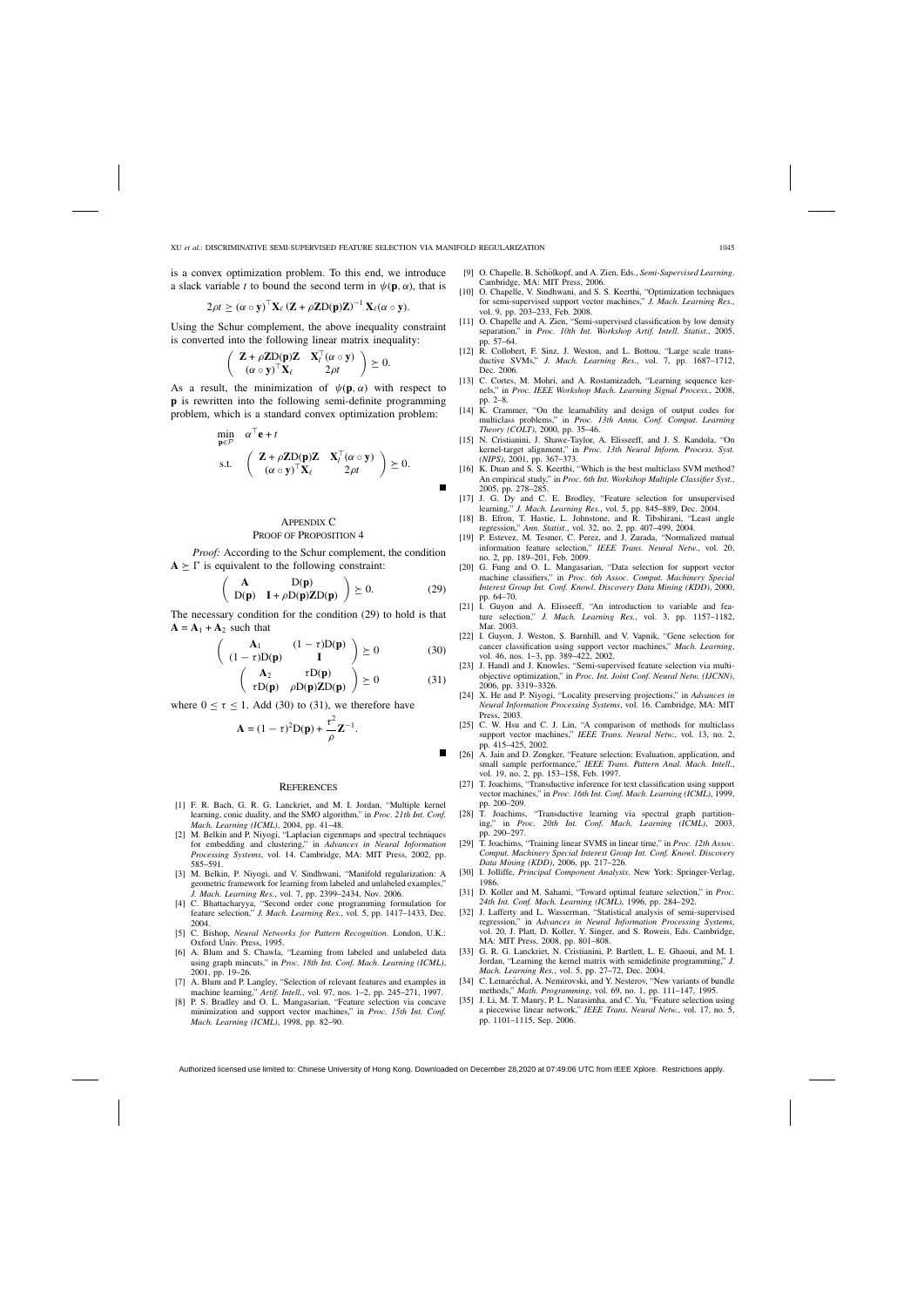- [36] H. Liu and L. Yu, "Toward integrating feature selection algorithms for classification and clustering," *IEEE Trans. Knowl. Data Eng.*, vol. 17, no. 4, pp. 491–502, Apr. 2005.
- [37] J. Neumann, C. Schnörr, and G. Steidl, "Combined SVM-based feature selection and classification," *Mach. Learning*, vol. 61, nos. 1–3, pp. 129– 150, 2005.
- [38] A. Y. Ng, "Feature selection, L1 versus L2 regularization, and rotational invariance," in *Proc. 21st Int. Conf. Mach. Learning (ICML)*, 2004, pp. 78–86.
- [39] J. C. Platt, "Fast training of support vector machines using sequential minimal optimization," in *Advances in Kernel Methods: Support Vector Learning*. Cambridge, MA: MIT Press, 1999, pp. 185–208.
- [40] A. Rakotomamonjy, F. Bach, S. Canu, and Y. Grandvalet, "More efficiency in multiple kernel learning," in *Proc. 24th Int. Conf. Mach. Learning (ICML)*, 2007, pp. 775–782.
- [41] J. Ren, Z. Qiu, W. Fan, H. Cheng, and P. S. Yu, "Forward semisupervised feature selection," in *Proc. Pacific-Asia Conf. Knowl. Discovery Data Mining (PAKDD)*, 2008, pp. 970–976.
- [42] E. Romero and J. Sopena, "Performing feature selection with multilayer perceptrons," *IEEE Trans. Neural Netw.*, vol. 19, no. 3, pp. 431–441, Mar. 2008.
- [43] S. T. Roweis and L. K. Saul, "Nonlinear dimensionality reduction by locally linear embedding," *Science*, vol. 290, no. 5500, pp. 2323–2326, 2000.
- [44] B. Scholkopf, A. Smola, and K. R. Muller, "Nonlinear component analysis as a kernel eigenvalue problem," *Neural Comput.*, vol. 10, no. 5, pp. 1299–1319, Jul. 1998.
- [45] V. Sindhwani, P. Niyogi, and M. Belkin, "Beyond the point cloud: From transductive to semi-supervised learning," in *Proc. Int. Conf. Mach. Learning*, 2005, pp. 824–831.
- [46] A. Singh, R. Nowak, and X. Zhu, "Unlabeled data: Now it helps, now it doesn't," in *Advances in Neural Information Processing Systems*, vol. 21, D. Koller, D. Schuurmans, Y. Bengio, and L. Bottou, Eds. Cambridge, MA: MIT Press, 2009, pp. 1513–1520.
- [47] A. Smola, S. V. N. Vishwanathan, and Q. Le, "Bundle methods for machine learning," in *Advances in Neural Information Processing Systems*, vol. 20, J. Platt, D. Koller, Y. Singer, and S. Roweis, Eds. Cambridge, MA: MIT Press, 2008, pp. 1377–1384.
- [48] L. Song, A. Smola, A. Gretton, K. M. Borgwardt, and J. Bedo, "Supervised feature selection via dependence estimation," in *Proc. 24th Int. Conf. Mach. Learning (ICML)*, 2007, pp. 823–830.
- [49] S. Sonnenburg, G. Rätsch, C. Schäfer, and B. Schölkopf, "Large scale multiple kernel learning," *J. Mach. Learning Res.*, vol. 7, pp. 1531–1565, Jul. 2006.
- [50] R. Tibshirani, "Regression shrinkage and selection via the lasso," *J. Roy. Statist. Soc. Ser. B*, vol. 58, no. 1, pp. 267–288, 1996.
- [51] J. Weston, A. Elisseeff, B. Schölkopf, and M. Tipping, "Use of the zero norm with linear models and kernel methods," *J. Mach. Learning Res.*, vol. 3, pp. 1439–1461, Mar. 2003.
- [52] J. Weston, S. Mukherjee, O. Chapelle, M. Pontil, T. Poggio, and V. Vapnik, "Feature selection for SVMs," in *Advances in Neural Information Processing Systems*, vol. 13. Cambridge, MA: MIT Press, 2000, pp. 668–674.
- [53] L. Wolf and A. Shashua, "Feature selection for unsupervised and supervised inference: The emergence of sparsity in a weightbased approach," *J. Mach. Learning Res.*, vol. 6, pp. 1855–1887, Dec. 2005.
- [54] L. Xu and D. Schuurmans, "Unsupervised and semi-supervised multiclass support vector machines," in *Proc. Assoc. Adv. Artif. Intell.*, 2005, pp. 904–910.
- [55] Z. Xu, "Learning with unlabeled data," Ph.D. dissertation, Dept. Comput. Sci., Chinese Univ. Hong Kong, Shatin, Hong Kong, 2009.
- [56] Z. Xu, R. Jin, I. King, and M. Lyu, "An extended level method for efficient multiple kernel learning," in *Advances in Neural Information Processing Systems*, vol. 21, D. Koller, D. Schuurmans, Y. Bengio, and L. Bottou, Eds. 2009, pp. 1825–1832.
- [57] Z. Xu, R. Jin, J. Ye, M. R. Lyu, and I. King, "Discriminative semisupervised feature selection via manifold regularization," in *Proc. 21th Int. Joint Conf. Artif. Intell. (IJCAI)*, 2009, pp. 1303–1308.
- [58] Z. Xu, R. Jin, J. Ye, M. R. Lyu, and I. King, "Non-monotonic feature selection," in *Proc. 26th Annu. Int. Conf. Mach. Learning (ICML)*, 2009, pp. 1145–1152.
- [59] Z. Xu, R. Jin, J. Zhu, I. King, M. Lyu, and Z. Yang, "Adaptive regularization for transductive support vector machine," in *Advances in Neural Information Processing Systems*, vol. 22, Y. Bengio, D. Schuurmans, J. Lafferty, C. K. I. Williams, and A. Culotta, Eds. Cambridge, MA: MIT Press, 2009, pp. 2125–2133.
- [60] Z. Xu, R. Jin, J. Zhu, I. King, and M. R. Lyu, "Efficient convex relaxation for transductive support vector machine," in *Advances in Neural Information Processing Systems*, vol. 20, J. Platt, D. Koller, Y. Singer, and S. Roweis, Eds. Cambridge, MA: MIT Press, 2008, pp. 1641–1648.
- [61] Z. Xu, I. King, and M. R. Lyu, "Feature selection based on minimum error minimax probability machine," *Int. J. Pattern Recognit. Artif. Intell.*, vol. 21, no. 8, pp. 1–14, 2007.
- [62] X. Yang, H. Fu, H. Zha, and J. L. Barlow, "Semi-supervised nonlinear dimensionality reduction," in *Proc. 23rd Int. Conf. Mach. Learning (ICML)*, 2006, pp. 1065–1072.
- [63] Z. Zhang and M. I. Jordan, "Bayesian multicategory support vector machines," in *Proc. 22nd Conf. Uncertainty Artif. Intell. (UAI)*, 2006.
- [64] J. Zhao, K. Lu, and X. He, "Locality sensitive semi-supervised feature selection," *Neurocomputing*, vol. 71, nos. 10–12, pp. 1842–1849, 2008.
- [65] Z. Zhao and H. Liu, "Semi-supervised feature selection via spectral analysis," in *Proc. 7th SIAM Data Mining Conf. (SDM)*, 2007, pp. 641– 646.
- [66] Z. Zhao and H. Liu, "Spectral feature selection for supervised and unsupervised learning," in *Proc. 24th Int. Conf. Mach. Learning (ICML)*, 2007, pp. 1151–1157.
- [67] D. Zhou, O. Bousquet, T. N. Lal, J. Weston, and B. Schölkopf, "Learning with local and global consistency," in *Advances in Neural Information Processing Systems*, vol. 16, S. Thrun, L. Saul, and B. Schölkopf, Eds. Cambridge, MA: MIT Press, 2004.
- [68] X. Zhu, "Semi-supervised learning literature survey," Dept. Comput. Sci., Univ. Wisconsin-Madison, Madison, Tech. Rep. 1530, 2005.
- [69] X. Zhu, Z. Ghahramani, and J. D. Lafferty, "Semi-supervised learning using gaussian fields and harmonic functions," in *Proc. 20th Int. Conf. Mach. Learning (ICML)*, 2003, pp. 912–919.



**Zenglin Xu** (M'07) received the B.S. degree in computer science and technology from Xi'an Polynomial University, Xi'an, China, the M.S. degree in computer software and theory from Xi'an Jiaotong University, Xi'an, China, and the Ph.D. degree in computer science and engineering from the Chinese University of Hong Kong, Shatin, Hong Kong.

In 2007 and 2008, he was a Visiting Student of Professor R. Jin at Michigan State University, East Lansing, where he worked on the problem of semi-supervised learning and kernel learning. He

is currently a Post-Doctoral Researcher in Cluster of Excellence, Saarland University, Max Planck Institute for Informatics, Saarbrucken, Germany.



**Irwin King** (SM'08) received the B.S. degree in engineering and applied science from the California Institute of Technology, Pasadena, in 1984, and the M.S. and Ph.D. degrees, both in computer science, from the University of Southern California, Los Angeles, in 1986 and 1993, respectively.

Since 1993, he has been with the Department of Computer Science and Engineering, Chinese University of Hong Kong, Shatin, Hong Kong. He is currently an Associate Professor with the Department of Computer Science and Engineering, Chinese

University of Hong Kong. In his research areas, he has over 200 technical publications in journals and conferences. In addition, he has contributed over 20 book chapters and edited volumes. He has over 30 research and applied grants. His current research interests include machine learning, web intelligence, social computing, data mining, and multimedia information processing.

Dr. King is an Associate Editor of the IEEE Transactions on Neural Networks and the IEEE Computational Intelligence Magazine. He is a Member of the Association for Computing Machinery, the International Neural Network Society (INNS), and the Asian Pacific Neural Network Assembly (APNNA). Currently, he is serving the Neural Network Technical Committee and the Data Mining Technical Committee under the IEEE Computational Intelligence Society (formerly the IEEE Neural Network Society). He is also a Member of the Board of Governors of INNS, and a Vice-President and Governing Board Member of APNNA. He is serving or has served as a Program and/or Organizing Member in numerous top international conferences and workshops. He has also served as a Reviewer for international conferences as well as journals.